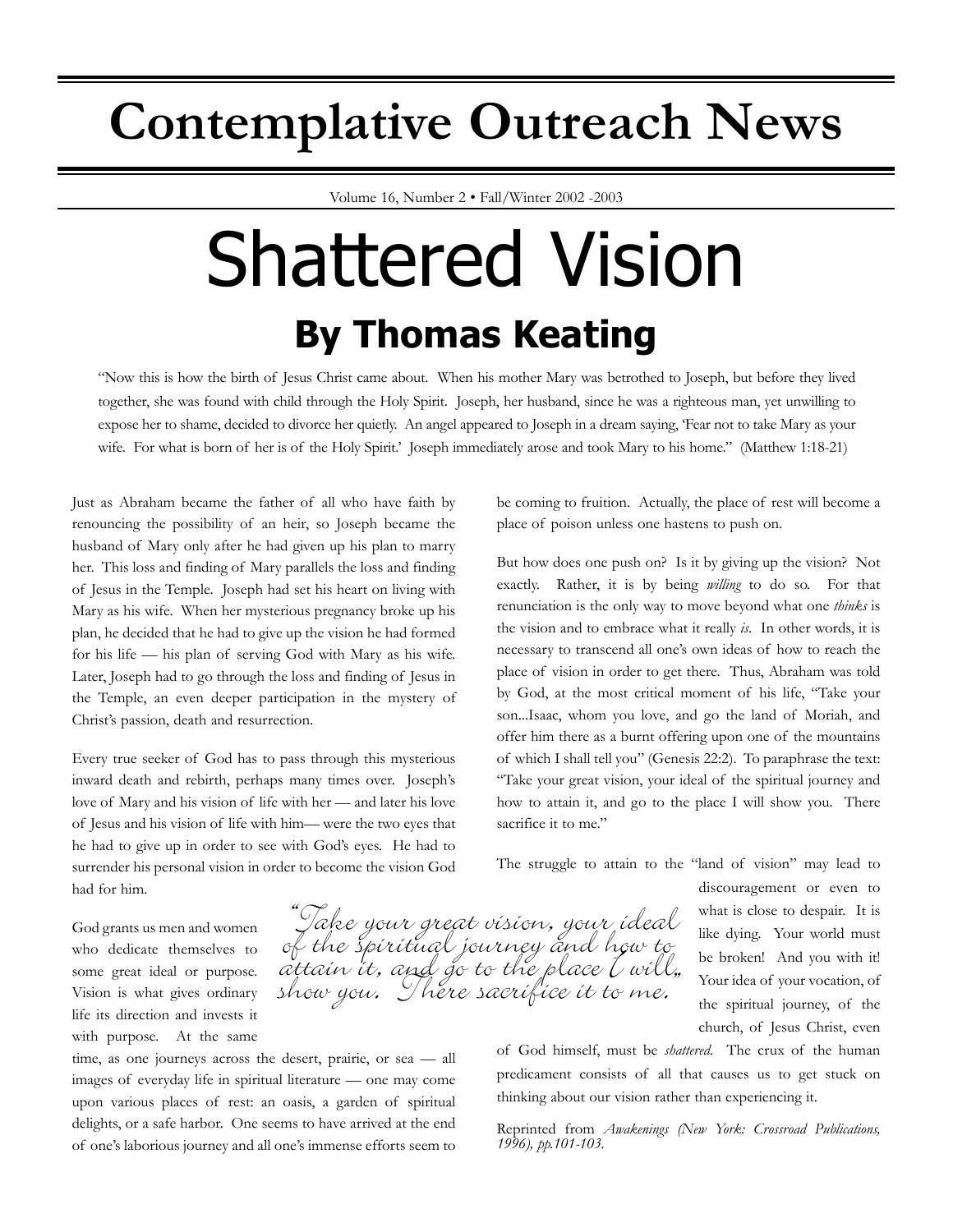The President's Letter

#### Dear Friends,

In July, a big event happened where 1,100 people gathered for a conference: Healing Our Violence Through the Journey of Centering Prayer with Frs. Thomas Keating and Richard Rohr. It was the first time that Contemplative Outreach and the Center of Action and Contemplation co-sponsored an event. You may view some photos of the event on our website, www.contemplativeoutreach.org.

Divine Love: The Heart of the Christian Spiritual Journey—Part V of the Spiritual Journey Series received rave reviews. In fact, many individuals purchased a set of tapes to have for their own to watch over and over again. The tapes are filled with inspiration and openness to the contemplative journey.

Our Annual Conference held in Nashville in October had an excellent turn out. The conference attendees went away enriched by their experience. Our Annual Conference 2003 is being held in San Diego, CA, September 24th to the 28th, 2003 at the Shelter Pointe Hotel and Marina. Mark your calendar now and plan to join us.

The United Day of Prayer is scheduled for Saturday, March 15, 2003 and we will feature a new video tape by Fr. Thomas Keating entitled: Reflections on 9/11 (see page 12). This day celebrates the global network of Contemplative Outreach with silence, centering prayer and enrichment opportunities.

Our calendar of events is filled with opportunities for growth in the contemplative journey. Retreats of various lengths are being held through-out the world in order to support your commitment to Centering Prayer. Why not refresh your spirit and treat yourself to retreat in 2003?

Our website is a wonderful source of updated information. We are in the process of giving our website a new design. Visit us frequently and watch our progress and let us know what you think office@contemplativeoutreach.org.

We have two new interesting resources being developed by members of Contemplative Outreach, a universal calendar/planner with quotes from Fr. Thomas and a daily reader for contemplative living based on the work of Fr. Thomas as well. Check the Spring/Summer edition of the newsletter for the ordering details.

We held a Coordinator Servant-Leadership Formation at St. Meinrad Monastery in Indiana this summer. This is a new course especially designed for coordinators, contact persons and leadership team members. If you would like to know more about it contact: Susan Komis, 888-350-5088 or email her at susankomis@earthlink.net. See photos of this event on our website.

As we settle into the seasons of Thanksgiving, Advent and Christmas may God shower you with gratitude, healing and resplendent light.

With a grateful spirit, Gail Fitzpatrick-Hopler, President

### **Reaching Out to the World An Invitation to Generosity by Fr. Carl Arico**

Here is some more exciting news. We have quietly been launching a new initiative entitled Contemplative Outreach: Reaching Out to the World— An Invitation to Generosity. The plan is three fold.

To revitalize the spiritual network in living and sharing the vision of Contemplative Outreach Ltd.

To lay a foundation for on-going and future financial support.

To launch a capital campaign for \$2,500,000 over a three to five year period to meet the growing needs of our global network.

Now here is the unbelievable good news—we started the quiet phase of this campaign in September 2000. This involved the Board of Trustees, the Campaign Steering and General Campaign Committee, the Voting Members and in 2001 three special Chapter fundraising events in St. Louis, Orange County, NY and Chicago. As of this time we have through pledges, contributions and grants, commitments amounting to over \$1,200,000.

Our plan is to continue our gentle approach by inviting all members and chapters to participate. For those who have already participated—many thanks. For those yet to be approached, we ask you to have an open mind and open heart. Our plan is to keep you updated in our future newsletters.

If you would like to hear more about our adventure, please contact our campaign co-chairpersons, Cathy McCarthy, cathymc@frontiernet.net or 845-778- 2102 or me, Fr. Carl J. Arico, carl@coutreach.org or 973-838-3384 and we will be very happy to talk with you about our hopes and dreams.

### **Attention Southern California — Mark Your Calendars**

In November 2002 our Contemplative Outreach family is hosting two marvelous fundraiser events with Fr. Thomas Keating, Gail Fitzpatrick-Hopler and Fr. Carl Arico.

— Saturday afternoon on November 23rd at the new Cathedral of Our Lady of the Angels in Los Angeles.

— Sunday afternoon on November 24th at Mission

San Diego de Alcala in San Diego.

Carve out the time to come to see us.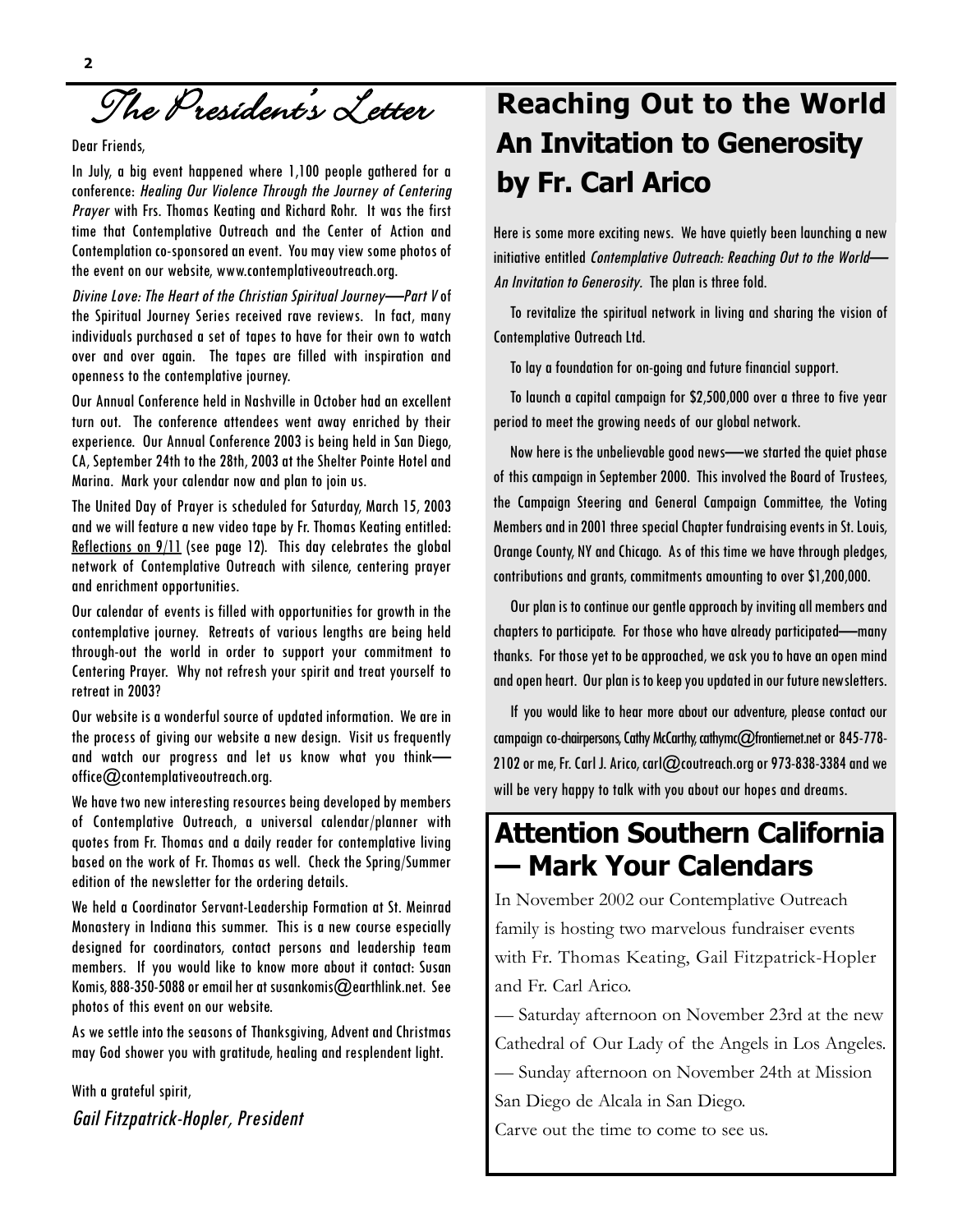## **Reflections on Ecumenism by Ellen McCormack**

In the audio tape *The Good Samaritan*, Fr. Thomas Keating says in his homily, "Jesus' message is that barriers have to come down. There is a single oneness to the family of God. As St. Paul writes, 'There is no Jew, Greek, no slave or free, no male or female' and Keating adds, "no Christian denominations, not to mention there are no other religions, in this deep sense of the word, of God's fatherhood. It is these barriers, most of which are created by us for our self preservation or defensive purposes, that prevent the world from moving into the fullness of the gospel message which is that this human family is more one than separate." Fr. Keating goes on to speak of distinctions, not divisions, where there is unity amid diversity.

As a Roman Catholic lay woman who does ministry in an ecumenical setting at East Liberty Presbyterian Church in Pittsburgh, I interpret life as becoming and living our fullest potential, or true self, in Christ. When we focus on this reality, we are not as preoccupied by our false self programs for happiness that dominate and stifle our everyday lives.

What can you and I do to help facilitate bridging the ecumenical gaps between all associated with Contemplative Outreach? The bottom line is communication. How do we speak? What language do we use when we are together? Is our language inclusive and respectful? Do we ask one another what our particular experience is of our spiritual journey from both sides of the fence? Unwittingly, as people share, our differences will spill out. Differences that are expressed in a positive way can enrich and broaden the

## **God's Hands on Earth**

The network of Contemplative Outreach spans across the world and is intricately woven together by volunteers, without which the work of Contemplative Outreach could not be done. These grace-filled individuals live each day giving reality to the vision of living life sustained by the contemplative dimension of the Gospel. Contemplative Outreach is teeming with volunteers who unselfishly share their time, talents and insights with others who are seeking a deeper relationship with God, serving as small group facilitators, presenters, contact persons and in countless other ways. We thank God for each and every one of you and we send you our heartfelt gratitude and blessings.

experience of all. The power and presence of the Holy Spirit unites people. I believe this is another aspect of what Keating calls the "miracle of God's love!"

Contemplative Outreach leaders must empower others to be good stewards of the treasure that has been recovered and reclaimed: living the contemplative dimension of the gospel. I have a vision of a new Pentecost emerging within the Chapters of Contemplative Outreach! Small ecumenical Centering Prayer groups in chapters who would gather periodically to celebrate our Contemplative Outreach vision statement. These gatherings could be hosted at different denominational churches, yet each group would contribute to the gathering. The host church would coordinate with other Centering prayer groups as to the program for the day. This was successfully done by the CO-Ohio chapter at which members of the Presbyterian church that I serve attended.

I am able to honor my Roman Catholic tradition and respect the denominational differences of my Protestant brothers and sisters whose friendship has broadened my Christian horizons. Let Contemplative Outreach be a living example of how Christians can live in unity because God is our focus, not denominational differences. Perhaps this is another aspect of the "miracle of God's love."

Reprinted from the *Coordinator Communication Committee Communicator* newsletter, May 2002, p. 3.

### **Do You Have a Story to Share?**

The *Contemplative Outreach News* is an opportunity to share your experiences of Centering Prayer and the Spirit with others. Please send your articles, poems, reflections, and drawings, to us for possible inclusion in the newsletter. Space limitations may prevent us from using them right away, but we will include all suitable items as soon as we can. Materials should be mailed to Susan Supak, Contemplative Outreach, Ltd., P.O. Box 737 Butler, NJ 07405 or by email to djs $@$ warwick.net.

### **Corrections**

"A Prayer After Silent Prayer" on page 3 of the last issue of *Contemplative Outreach News*, Volume 16, No.1*,* should have been credited to Edward M. Hays. The prayer is from his book, *Prayers for a Planetary Pilgrim: A Personal Manual for Prayer and Ritual*, p. 103, Forest of Peace Publishing, Leavenworth, Kansas.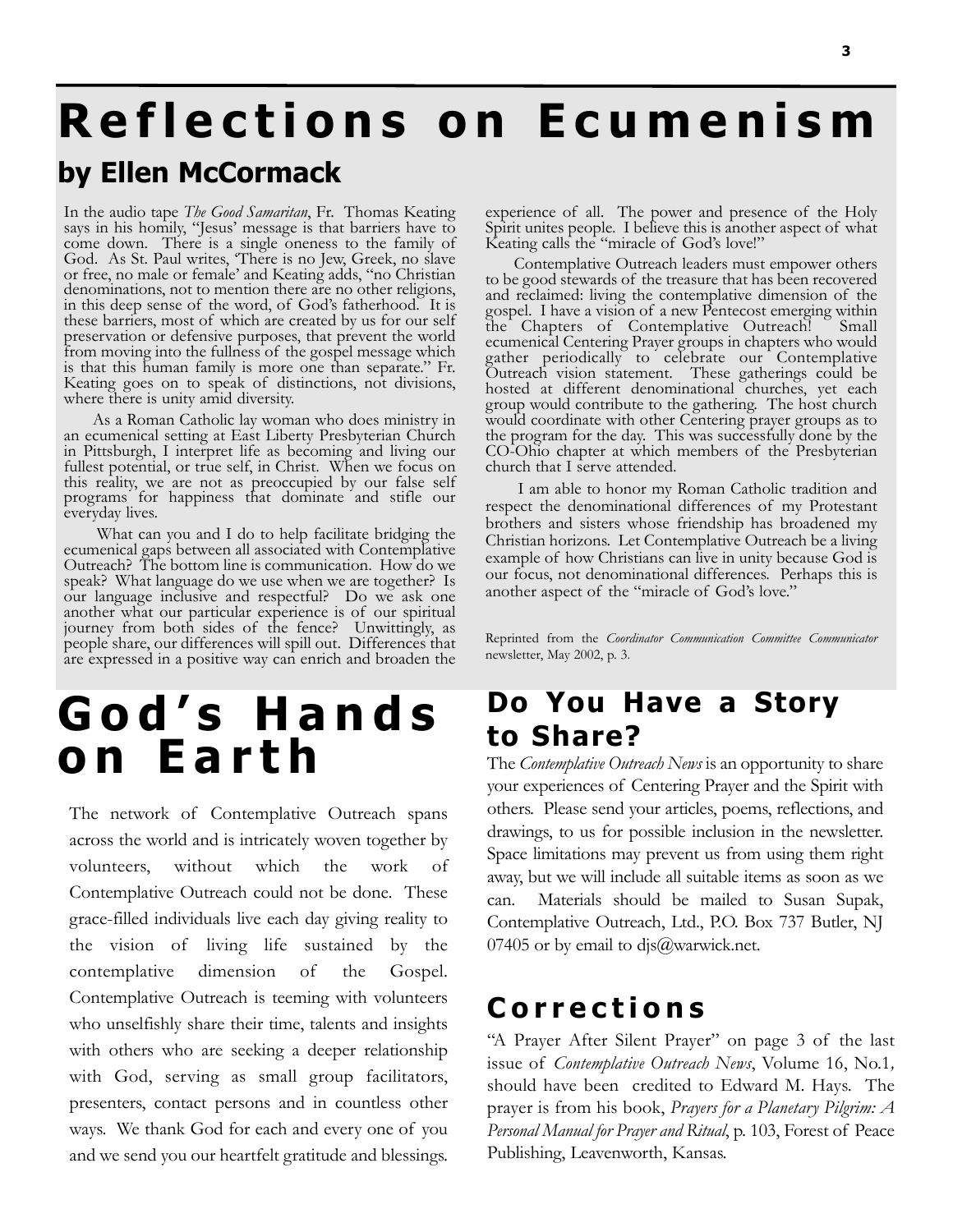### **The Announcement by Debbie Harmon**

It's amazing how one little piece of paper can completely change your life. I was led to such a piece of paper at the age of 29. Until that moment, I had only flirted with God. I never took religion or spirituality all that seriously. I wasn't even aware enough of the concept of "spirituality" to know that it was something one could take seriously. Yet for some inexplicable reason, in the years preceding the discovery of this piece of paper, I dabbled in going to mass. I even experimented with a Returning Catholics group. I read too. I read M. Scott Peck, St. John of the Cross and Dostoevsky. The Dark Night of the Soul and Christian mysticism intrigued me. For the life of me, however, I



had no idea "how" John of the Cross "did" this Dark Night thing. All of these dabblings I did sporadically, over the course of several years.

Then one summer (1991), while studying Russian at Middlebury College in Vermont, I happened to hear a homily at a local church in which the priest mentioned that there were many forms of prayer. That blew my mind. I had no idea that there were ways of praying other than saying the "Our Father" and "Hail Mary" or asking God for help. The priest suggested saying a simple little prayer—to tell God I love Him. It felt strange, awkward and a little silly, but I followed his suggestion. Still, I was intrigued to know what he meant by other forms of prayer. I had to let it go for the moment, yet the question lingered with me.

That fall I returned to doctoral studies at the University of Oklahoma in Norman. I still struggled with going to church. I didn't have a car and it was stressful for me to get to church riding my bike. I'm not sure why I went—if it was guilt or some sort of inexpressible need. But I went.

One Sunday, not too far into the fall semester, I rode my bike to a local church, St. Joseph's. It was raining that morning, pouring really. And I did not have the proper gear to be riding a bike in the rain. Something unknown, stubbornness perhaps, made me go anyway. By the time I arrived, I looked a sight, I'm sure. Mud dripping from my pant legs, hair drenched with rainwater. St. Joseph's was a church that ministered to the middle and upper middle class. Several curious looks were cast my way. I felt like a misfit and as if I truly did not belong there. But I stayed and I took home a Sunday bulletin. In it was a small announcement for a Centering Prayer group held at the Archdiocese of Oklahoma City, in Oklahoma City. I didn't know what this prayer was all about, but I knew I had to check it out. It seemed to be the "more" I was looking for. One of the other ways of praying to which the priest in Vermont had referred. I was plagued with doubt and fear. Doubt because this couldn't really be all that important for me to give up much needed study time in order to pursue it. I couldn't really justify doing this. Fear because I had no car and in order to get to Oklahoma City I would have to call people I'd never met before and beg for a ride to the meeting. I would have to ask for help, something I was loath to do. Only God knows, and God certainly does know, what made me overcome, or ignore, my doubt and fear. But I did. I got a ride from a very nice older woman and went to my first Centering Prayer meeting located on the grounds of the Archdiocese of Oklahoma City. I thought this was going to be an informational meeting; I was going to learn about the method of Centering Prayer. As it turned out, shortly after the meeting began, we dove right into 20 minutes of silence. Thoroughly clueless about it all, I had no idea what was happening. Thoughts ran through my head like steam engines. It was agony. I felt like I was flailing about in rough waters without a rudder, without an oar. No navigational devices. I was aware of much tension in my head. It gave me a headache.

Afterward there was a sharing period testimonials about how this prayer had changed

people's lives. I listened. It was a whole new language to me. Spoken in a whole new tone. These people seemed to be peaceful like no one I had ever met before. And depth. There was so much depth. Then we watched a video by Thomas Keating, one of the Trappist monks who founded this method of prayer. As I watched this animated, bald monk talk about this prayer, I soaked it in. I didn't entirely understand what he was talking about, but I knew I wanted what he had. I didn't care how many headaches it might give me or how few navigational devices I had. He spoke to me as church and mass and priests before him never had.

Healing had taken place. Although I could not have named it healing then. I had been touched. I just knew, inwardly, that I desperately needed this in my life. A great hole in me had been uncovered—a hole I did not know was there before. And out of this hole came forth a great hunger for the spiritual life, for spiritual things, for spiritual sustenance. Out of this hole came a desire for holiness. This prayer changed my life. It brought me back to God. More amazingly, it brought me back into the church. No more flirting. No more dabbling. I was serious now. This prayer breathed life into the mass for me—it breathed life into everything. It totally changed the direction in which I had been looking for happiness. Within a year I would leave graduate school unfinished, return home to Milwaukee and devote the next eight years of the journey to "catching up" on my spiritual life. My hunger was beginning to be fed.

For years after this I found myself reading Sunday bulletins faithfully. I'm not sure why. It was as if I was looking for something special in them. It finally dawned on me recently that there really was no practical reason for me to continue looking in the bulletins. I think I kept pouring over those bulletin announcements as a way of commemorating that one special announcement. Because of that one special little announcement, I had already found the "better part" as Mary had sitting at Jesus' feet.

*Debbie Harmon is a graduate student at the Institute of Pastoral Studies at Loyola University Chicago. She is halfway through a dual degree program for a Master's Degree in Pastoral Counseling and a Master's of Divinity. Debbie is a trained presenter of the Centering Prayer Introductory Workshop and has been involved in Contemplative Outreach both in Milwaukee and Chicago.*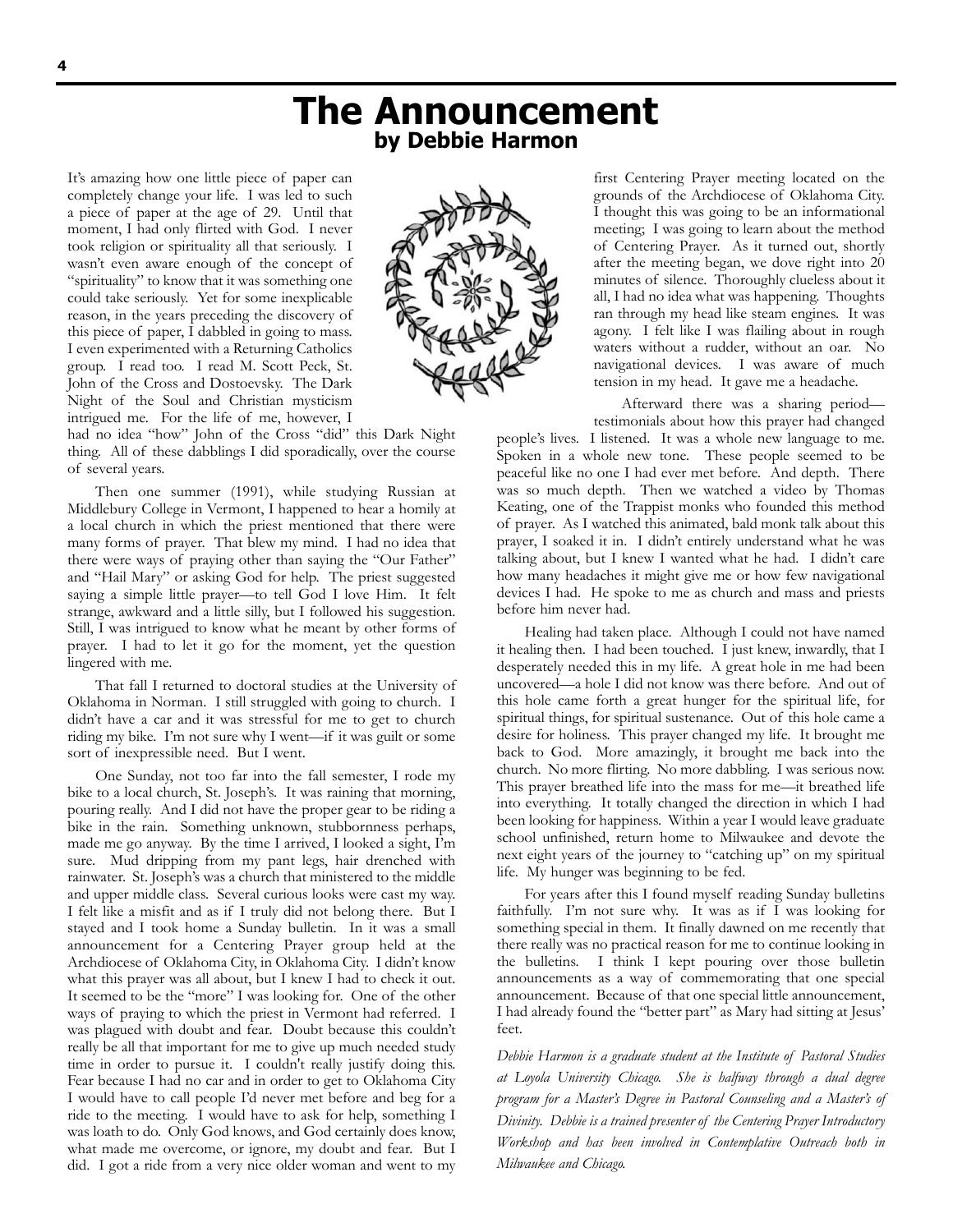When I recently returned from our annual ten day Intensive/Post Intensive Retreat at Il Ritiro in Dittmer, Missouri, my husband, who is not a Centering Prayer practitioner, asked me, "Didn't you get incredibly bored?" "Not at all," I answered —but how could I ever begin to make him understand the evolution of my personal "conversion" to silence?

Extended retreats are a key component of the Contemplative Outreach Ltd. program prescribed by Fr. Thomas for those beginning this contemplative journey in his *Ongoing Process Formation in Centering Prayer and Its Conceptual Background* In his "Process of Formation" at least four main elements can be found: 1. Conceptual Background 2. (what I call the...) "Body of Christ" Experiences 3.Deepening Experiences 4. Formation for Service (as an Outgrowth of the Prayer).

The Conceptual Background includes all the presentations offered by Contemplative Outreach, Ltd. which provide the necessary intellectual background, including information on prayer as relationship; thoughts as a normal, integral part of Centering Prayer; the human condition (including our emotional programs for happiness, or energy centers—the constituents of the "false self" system); and the Christian model for transformation. Series such as *The Spiritual Journey* Videos, *The Living Flame*, and *The Cloud of Unknowing* explain these conceptual elements of our journey.

The "Body of Christ"element includes the small faith community experience: our Centering Prayer and Lectio Divina sessions, our contemplative liturgies, our prayer groups...all opportunities to come together as the Body of Christ in solidarity with similar prayer communities around the world.

Deepening experiences include Days of Prayer, Weekend and Extended Retreats (Intensive, Post Intensive, and Advanced).

Fr. Thomas has said that one can accomplish more in an Intensive

*"Didn't you get incredibly bored?"* 

Retreat than in many months of the daily Centering Practice. Why is this so? For many reasons: a retreat<br>deprograms our cultural deprograms conditioning about what is really important and the way we should spend our time; a retreat breaks the tyranny of our culture's frenetic pace: we really "slow down." And, yes, on a retreat we may have to face some of our "demons," those un-Christlike aspects about ourselves that we usually keep at bay by being too "busy" to notice. (So a retreat is not always a time of extended bliss!) But most important of all, a retreat gives an opportunity to have long enough periods of silence that we can sink deeply into the presence of the Lord.

Perhaps a little personal testimony can make this clearer. At this point in my life I have attended several "Intensives," several "Posts" and one "Advanced" retreat. Yet it has taken me this long to come to a fuller appreciation of their value. Many may chuckle to learn that I brought to my first Intensive two suitcases: one for my clothes and the other for a least a dozen books and notepads. Still in my "graduate school mode," I figured that if I was going on a spiritual vacation for ten days, I'd be able to read all the non-course material that had accumulated! On my next retreat, I gave Susan Komis a good laugh by

showing up with my TV/VCR combination! At that time I was transcribing the *Spiritual Journey* videos. It seemed logical that since the topic matter was spiritual, I might as well get some work done! I'm sure Susan must have been asking herself, "What is it about the words "silent retreat" don't you understand, Renée?" And that is exactly the point. At that time I did not grasp the meaning of true silence. Annette Stamm is another person in my area who helped me to understand silence through her wise comments at retreat meetings, her personal example, and her extensive experience in facilitating retreats. (We don't have to travel this journey alone. We can travel it with wise companions who exemplify the Fourth aspect of Fr. Thomas' program, Service as an Outgrowth of the Prayer.)

This summer's retreat was a watershed experience for me. I now realize that it is possible to walk into retreat without electronic equipment and even books! An extended retreat is an opportunity to practice "the sacrament of the present moment", moment by moment, for an extended period of ten days. But this involves an understanding we come to through our Conceptual Background which reveals that being created in the image of God means that God is the very foundation of our being. At every nanosecond of our existence God breathes us into life. In a retreat, we can make ourselves totally available to our God, moment by moment. We are able to realize at each instant: **God is here. God is now!**

It is to living our entire life in this realization that our Centering Prayer practice, our on-going training in the "school of consent," leads. All of the retreats offered by Contemplative Outreach shepherd us to this realization by providing us the space and the time to practice, in an "intense" way, the sacrament of the present moment—to be converted to the true meaning of silence.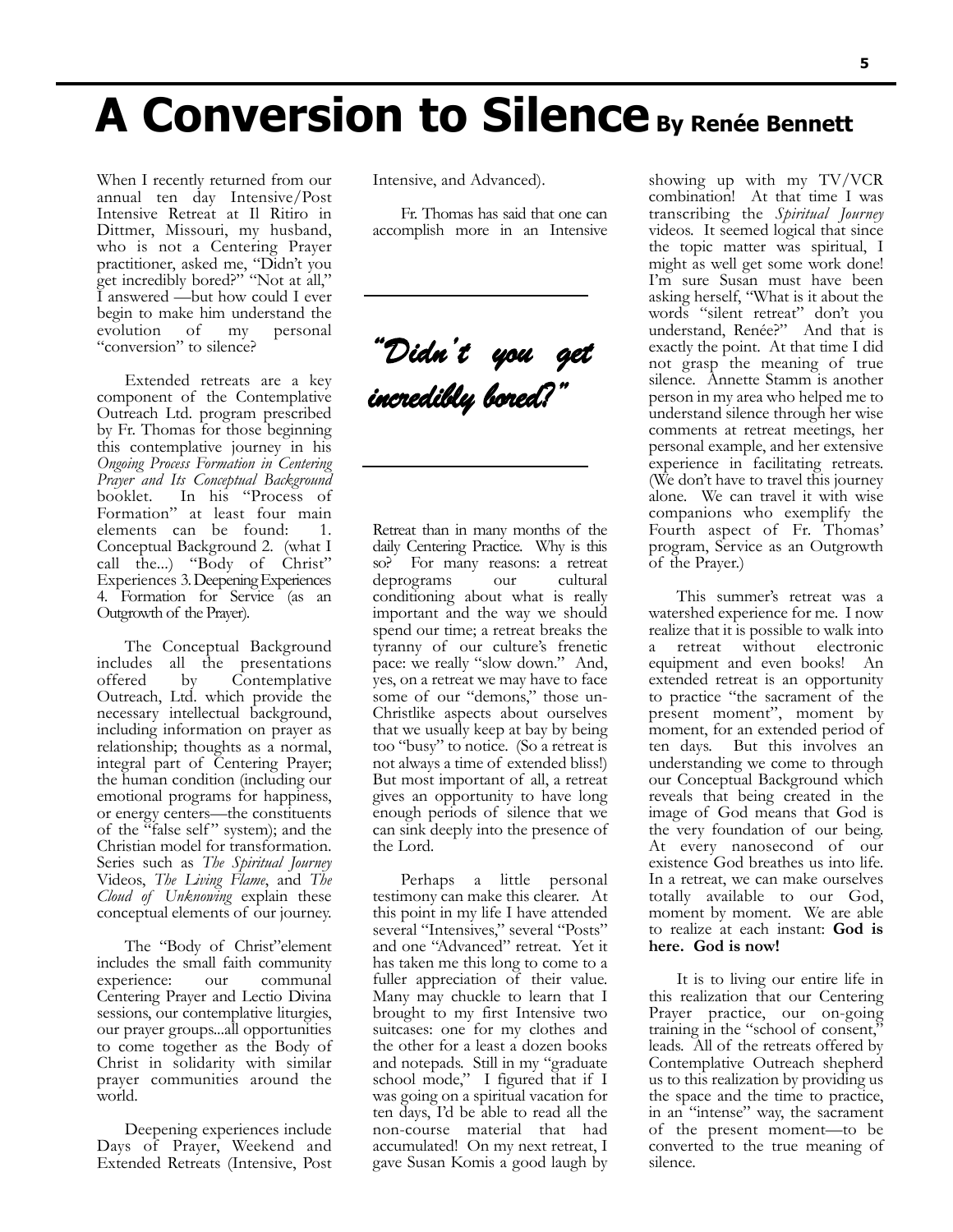## **The Spanish** Corner by Ilse Reissner

Today I write with a heart full of gratitude for all the blessings the Lord continually pours on our ministry to the Spanish speaking communities both here and overseas. In spite of many obstacles and difficulties we encounter along the way, there is a mysterious force pushing us forward with incredible energy and renews our desire to continue.

We had our second Spanish Formation for service here in Orlando the week of July 21st. We had an incredible group! Only the Holy Spirit could have possibly put this together! We invited Leila from El Salvador, Raul from Puerto Rico and Judith & Julio from Mexico to join our team and receive the training to conduct the workshop in the future at their locations. There were three more people from each country as participants, including a priest from Mexico, Fr. Luciano Villanueva. We also had Spanish-speaking participants from California and Florida. A total of 16. We put our effort in and the Lord blesses it. It pops up here and there and grows, and in turn bears fruit, and so on and on and on. After the workshop, the International Contact persons stayed an extra day. Gail Fitzpatrick-Hopler flew in especially for this meeting with the Board members of Extension Contemplativa. We had a very productive session and put together a plan for the next three years.

Our recent pilgrimage with Fr. William Meninger, "In the Footsteps of St. Paul," that included Greece, Turkey and a cruise visiting certain Mediterranean islands like Patmos and Rhodes, was an awesome experience! Look for our next pilgrimage in the next Bulletin, or at the October Annual Meeting — it will most probably be in the fall of 2003.

## **Books in Spanish**

Extensión Contemplativa, the branch of Contemplative Outreach serving our Spanish-speaking members, will now be handling the sale of books translated in Spanish, formerly sold by the International Office. Orders can be placed by calling Maria López at (305) 223-7329.

#### **Libros disponibles en Español (Books available in Spanish): By Fr. Thomas Keating**

| Crisis de Fe, Crisis de Amor   | \$11 |
|--------------------------------|------|
| El Misterio de Cristo          | \$13 |
| El Reino de Dios es como       | \$11 |
| Intimidad con Dios             | \$14 |
| Invitación a Amar              | \$13 |
| La Condición Humana            | \$10 |
| Mente Abierta, Corazón Abierto | \$15 |
| By Fr. William Menniger        |      |
| Buscando a Dios Con Amor       | \$10 |

#### **By Sr. Mary Margaret Funk**

El Corazón en Paz  $$15$ 

#### **Cintas y Grabaciones en Español (Audio Cassettes and Guidebooks available in Spanish)**

Travesía Espiritual (Spiritual Journey) by Fr. Thomas Keating Serie I: Sesiones 0-5; II: 6-11; y III: 12-17 Estuches con 6 cintas audio por serie  $$18$ Libros Guía **\$12** Juegos de 6 Cintas Con Libro Guía  $$25$ Grabaciones Cántico Jerusalén: CD \$ 7 Audio \$ 4

Ordene de Maria López, Tel. 305-223-7329



#### **Contemplation BY RUTH HOPPIN**

Alone in the silence, I am blessed Grant O God, my soul find rest And prayer fulfill its ancient quest:

To flee dominion of earthly thought Stand where angels are Spirit-taught For there most wondrous deeds are wrought

Such deeds as shape reality That lame may leap and blind may see. Nor leave the captive less than free:

To hear the most exalted word That once the stars, inchoate, heard And formed a blue, celestial world—

Resounded once in village streets In human hearts, and still entreats In wave on wave of history.

Alone in the silence I would stay To seek my God and find my way.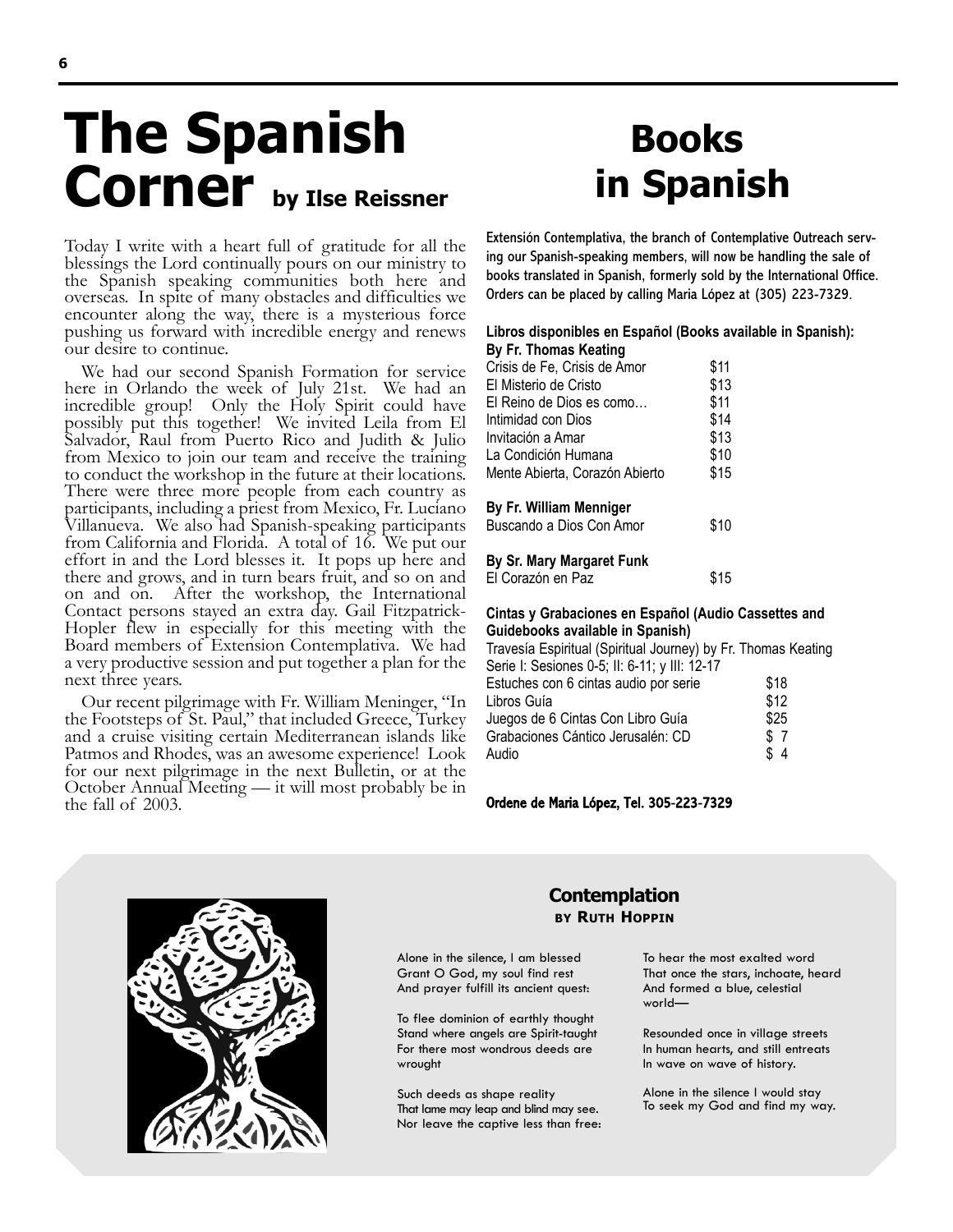## **Updates Fall/Winter**

#### Atlanta, Georgia

Contemplative Outreach—Atlanta held their first conference on "Visioning a Future" at the All Saints Episcopal Church in Atlanta. Thirty people from five Christian church denominations participated with Susan Komis, Chairperson of the Coordinator Communication Committee, who facilitated members in forming a plan of support and outreach to persons wishing to pray Centering Prayer. Pennington joined the afternoon session as we brainstormed ways of strengthening Centering Prayer in our region. Since Fr. Basil's arrival at the Holy Spirit Monastery last year he, along with three other monks, has taught monthly Centering Prayer Workshops. As a result, we now have 350 names of persons in Georgia who have attended workshops. Our prayer groups have increased from four to eleven in one year with requests for more in Catholic, Episcopal and Presbyterian churches. The cities of Savannah, Albany, and small communities in North Georgia are also receiving workshops and are in the process of setting up prayer groups. Vernon and Mary Joyce Dixon are serving the North Georgia region and will go anywhere in the state of Georgia upon request to give workshops. In April, four of us attended the Basic Facilitator's Workshop conducted by Bonnie Shimizu in Cullman, Alabama. In July, our Regional Coordinator and a member of our steering committee attended the Coordinator's Leadership Training at St. Meinrad's, Indiana. Hopefully by fall 2002, we'll have a website and start sending out a newsletter. We are grateful to all who participate in supporting our efforts, both by their assistance with our programs and by their generous contributions.

#### **Transformation for Everyday Life… A 40 Day Live-In Experience**

To meet the needs of long term Centering Prayer practitioners who want to share and grow in an extended community environment and experience. This Live-In Experience uses the luxury of 40 consecutive days as a unique training period for living the depth, breadth and length of the contemplative journey in everyday life. New teachings on the refinements of Centering Prayer and the impact of contemplative practice for your human experience and journey will be explored. There will be periods of structured retreat silence and solitude included, yet because the focus is on transformation for everyday life, the schedule will be more subtle and dynamic than having continual days of retreat. The Retreat Center allows for an environment of solitude and community, silence and dialogue, retreat and rest, and some on and off-site recreation. The staff will be Fr. Thomas Keating, David Frenette and Cathy McCarthy who draw from their backgrounds with live-in experiences at Chrysalis House and the recent 21-day Immersion Retreats.

Date: October 6-November 14, 2003

Place: St. Benedict's Monastery, Winnipeg, Canada Website: www.mts.net/~stbens/

Cost: \$2900 USD

For information and/or application, please contact Cathy McCarthy, 257 St. Andrew's Road, Walden, NY, 12586, 845-778-2102; Email cathymc@frontiernet.net.

#### Central Florida

Central Florida mourns the departure of Jacquie Brinkman from this life on May 29, 2002 and celebrates her passing into life eternal. Jacquie was active in Centering Prayer long before she moved to Central Florida. She was the Contact Person for Volusia County and facilitated prayer groups in New Smyrna Beach and Port Orange. After completing the Nine Month Course, The Practice of Contemplative Living at Chrysalis House, she assisted Barbara Rietberg in offering the course in South Florida and was instrumental in making it available in Central Florida. Jacquie touched the lives of many people by her presence and spiritual practices. As ongoing spiritual formation for the graduates of the Nine-Month Course and for those who had long-established practices of Centering Prayer, Jacquie planned an Enrichment Weekend with Fr. Thomas Keating on July 5-7, 2002. This retreat brought together people from all areas of Florida, as well as a few from out of state, and filled the entire San Pedro Retreat Center to overflowing. *Thanks, Jacquie.*

The Formation for Contemplative Outreach Service was held in July at the San Pedro Retreat with six participants attending. Therese Saulnier, Coordinator of New Jersey CO, led the workshop with Basha Perez assisting. A 5-Day Retreat is scheduled for April 29-May 1, 2003 with David Frenette entitled "Integrating Centering Prayer Into Daily Life." The Federal Prison in Coleman, Florida has weekly Centering Prayer groups in the women's camp and the men's medium complex thanks to the generosity of Kay Hill and Mary Ann Blaubach who facilitate both groups. The women's group has been active since November 2001 and men's group since April 2002. Support and encouragement also comes from Chief Chaplain Fr. Tom Hereford, who attended a 10-Day Intensive Centering Prayer retreat in Miami this past June and attended the Enrichment Retreat with Fr. Thomas Keating at Winter Park in July. The excitement continued when Fr. Keating visited the prison and spoke to the female and male inmates. Both groups were honored by his presence and inspired by his words. They are very grateful to Contemplative Outreach volunteers for making Centering Prayer available to them and supporting them in their practice.

#### Kay Hill 352-326-8676, Kayhill@gate.net

#### Denver, Colorado (CO of Colorado)

We open our center poised for another banner year. The highlight of our fall class schedule is *Divine Love: The Heart of the Christian Spiritual Journey (Course V),* the final five tapes of the *Spiritual Journey Series—Courses I-III* and the *Advance Course-Course IV* in the spring. We anticipate record-breaking enrollment again this year. The Spirit is really touching people so we will accommodate as many as possible. September marked the start of our fourth offering of *The Course: The Practice of Contemplative Living (The Nine Month Course).* As is our tradition, Fr. Thomas Keating was the featured speaker for a mini-retreat in October. In September and October, we scheduled a Half Day of Prayer, followed by an Immersion Experience in November and a Weekend Intensive Retreat on December 6-8 at Sacred Heart Jesuit Retreat Center. A fiveday retreat is in the works for the spring, in addition to weekend Intensive retreats in February and June. Our 2002 Annual Conference was attended by 640 people, the largest turnout ever! We are storming heaven for inspiration to make our 2003 Annual Conference (March 22, 2003) an extra special event as it occurs during Lent. We continue to have noonday Centering Prayer on Tuesdays, Wednesdays and Thursdays. The staff and I are truly blessed to offer our Center for Contemplative Living to those seeking to experience the Divine Presence in their lives through Centering Prayer. Sr. Bernadette Teasdale, 303-698-7729

*Continued on next page*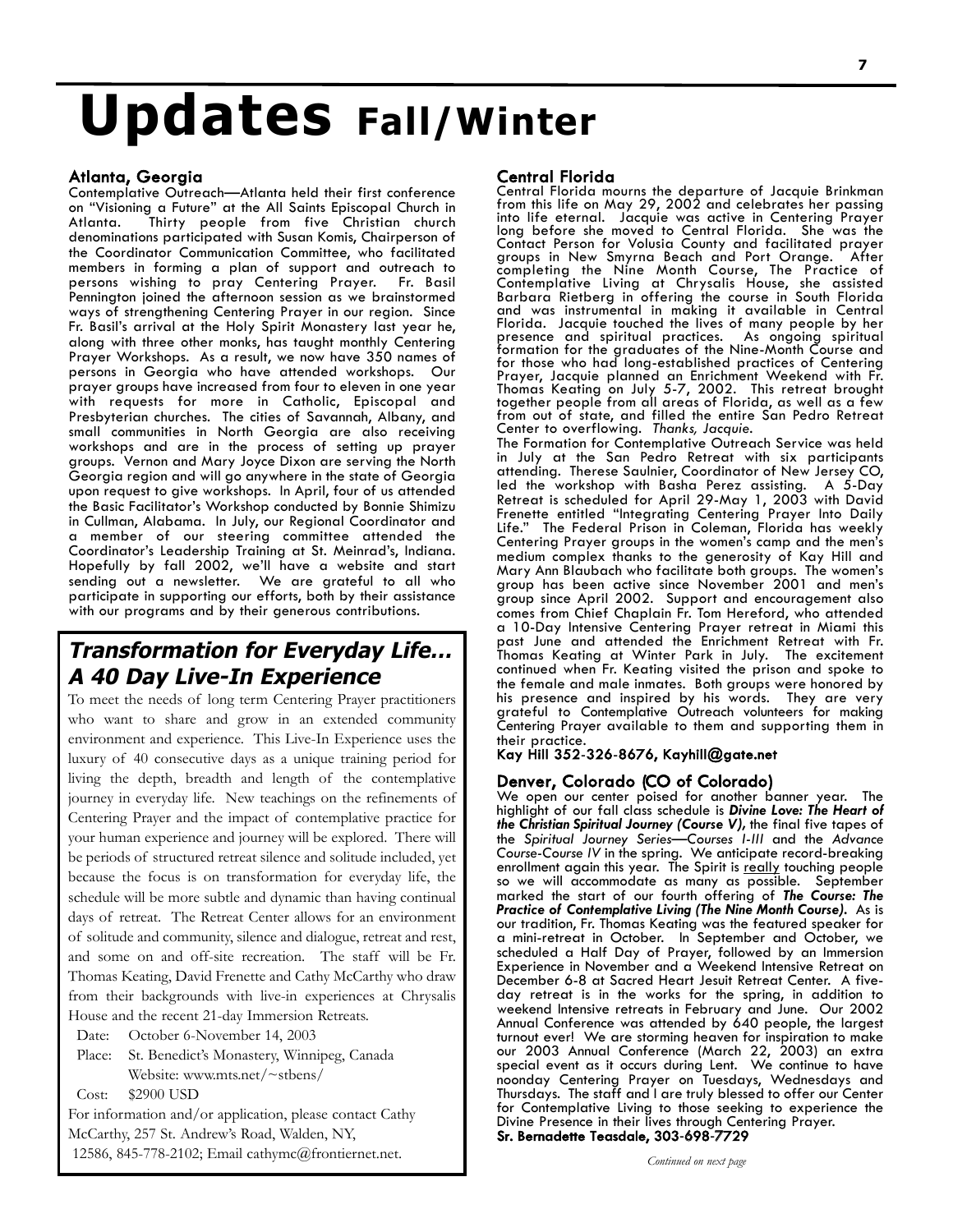# **Updates Fall/Winter continued**

#### Ghana, West Africa

The Centre for Spiritual Renewal (CSR) is at the edge of Kumasi, the second largest city in Ghana, the home of the Ashanti people. The centre is a place of beauty and refreshment for the many religious sisters, priests, brothers and laity. Both African and expatriates come to be refreshed and renewed spiritually, physically and psychologically. I spent ten months in Kumasi, Ghana at the CSR in 2001 and 2002, and spent six weeks there in 2000. I was invited to give an Introductory Workshop on Centering Prayer in 2000 and found the people open and eager for this form of contemplative prayer. When I returned in August of 2001, I found several people still very involved in the practice and longing to experience more. This past year three Introductory Workshops were held and the follow-up sessions were offered. There are many people in Ghana united in prayer daily with their brothers and sisters in other parts of the world.

My plans are to return to Ghana early in 2003. I will continue to offer the Introductory Workshop and there are plans to offer a 5-Day Intensive Centering Prayer Retreat in the spring of 2003. The dates will be determined by the sisters/religious/laity as the coordinate their calendars with school breaks and other commitments. There is an open and receptive attitude, in fact deep desire, for this prayer form. I often introduce it to people who are making individually guided 8-Day retreats.

Providing video material and books is one of our greatest challenges. Our video materials are limited, but we are in the process of expanding them with some help from Contemplative Outreach, Ltd. We are building a library of books available for lending as well as having books available for purchase. The Church is growing all over Africa and this prayer form is a great enrichment for those seeking a deeper relationship with God. Keep Ghana in your hearts and prayers.

#### Sr. Therese Jacobs former C.O. Contact for Mississippi

#### Guam

Our Intensive Centering Prayer Retreat was scheduled for July 8 to 12, 2002. The typhoon season was upon us. We had a big one (Typhoon Chata'an) on July 5th. The whole island went without water and power for weeks. We were very fortunate that in our convent where Our Lady of Kamalin House of Prayer is located, our water never ran out. This prompted us to continue to retreat, even without power. So we started as scheduled, with nine of us present, with no power to view the Part 3 video of *The Spiritual Journey* Series. I outlined the tape transcription and made copies in places that had generator power. This is how we managed with our lecture part.

At noontime of the 9th, another typhoon was seen approaching Guam and the National Weather Service declared typhoon conditions for the entire island. That's when some of the participants needed to go to take care of their families and homes. Those of us who are single continued throughout this second typhoon (Typhoon Halong). On July 12, when it was deemed safe to go back in the streets, all the participants came back and continued with the retreat the whole day. We did Centering Prayer, Lectio Divina, lecture and a reconciliation service. At 4 p.m. we had Mass and dinner, sharing our experiences of everything that had happened to us. We all felt the presence of God in us, in spite of everything that besieged our island. We left very happy and fulfilled.

#### Sr. Bernadette Marie Leon Guerrero, 671-632-2384

#### Louisville, Kentucky

The first Intensive Centering Prayer Retreat at the Abbey of Gethsemani, with Gail Fitzpatrick-Hopler and Ruth Dundon as leaders, was Spirit filled for the participants and for the monastic community. In May, Susan Komis, Chairperson for CCC, presented a Leadership Formation Workshop for our chapter. With her direction we are moving to form a Leadership Team. On October 26, Fr. Carl Arico provided

an Enrichment Day for us with the topic, The Power of Silence. Following this he gave The Taste of Silence mission to St. Catherine parishioners in New Haven, KY. Jean Johnson 502-549-3122, jeanj@centeralky.com

#### San Antonio, Texas (COSA)

As one of the youngest chapters in the Contemplative Outreach family, we have made strides both great and small in our attempt to become an effective chapter. We began by looking to Dr. Homer Bain's leadership and experience as our coordinator. He is ably assisted by Tina Balderrama, who is our chapter contact through the<br>following email address: banit@satx.rr.com. **following email address: banit@satx.rr.com.**<br>Our long strides include hosting a three-day event featuring

Fr. Keating, implementing a follow-up program and hosting a Facilitator Training workshop. In July 2001, we co-hosted a three-day event at St. Mary's University. Nearly 1,700 people attended. We used the momentum from the seminar to establish a follow-up program to encourage local congregations to establish Centering Prayer groups. In October 2001, we hosted our first Facilitator Training workshop, which attracted nearly 50 participants from across Texas. Bonnie Shimizu led the three-day workshop in San Antonio.

Our smaller and currently ongoing strides include developing our chapter leadership structure. We continue to support the development of new small Centering Prayer groups as the Spirit leads. Currently, we have more than 12 small groups in our area. We have appointed a small group coordinator, Sara Henderson, to provide support through communication and other resources as needs are identified.

COSA now works closely with the Omega Retreat Center in nearby Boerne, TX at the Benedictine Monastery. Nearly 50 persons signed up for our first three-day Centering Prayer retreat last spring. Several Centering Prayer retreats are currently on the schedule. (See the National Calendar of Events listed elsewhere in this newsletter for specific dates and times). Sr. Mary Agnes Zinni, OSB, the Spirituality Programs Director, welcomes anyone who is interested to join us.

COSA, together with Fred Eckart of CO-Houston, continue to nurture and mentor areas in Texas which have yet to form CO chapters. Some of those places include Corpus Christi, Brownsville, Laredo and the Texas Hill Country.

In keeping with this year's theme "Ecumenism: Our Common Search for God", Fr. Keating is making plans for the following multi-faith events in Texas in 2003. His first stop will be Corpus Christi on Thursday, February 27th for a two-hour presentation. Next, on Saturday, March 1st, Fr. Keating will lead a one-day Centering Prayer workshop in San Antonio at the newly built St. Brigid's church. We hope to use its full capacity to seat over a thousand people. On the following day, Fr. Keating has accepted an invitation to speak to the Fredericksburg Ministerial Alliance. Further, on the evening of March 2nd, Fr. Keating will co-host, with his long time friends and vineyard owners, a lovely Hill Country dinner for 60 persons set in the old winery. We are happy to announce that most of the profits from the above events will go to support Contemplative Outreach, Ltd. Bye for now. Be sure to come see us real soon, you hear?

#### Timothy Koock, Contemplative Outreach Liaison

#### St. Louis, Missouri

Greetings from Contemplative Outreach of St. Louis. You find us in our 13th year of continuous service. Please check us out on our website, www.centeringprayerstl.com. So far this year we have had our second Formation for Service, and begun our sixth year of doing the Spiritual Journey Video Series.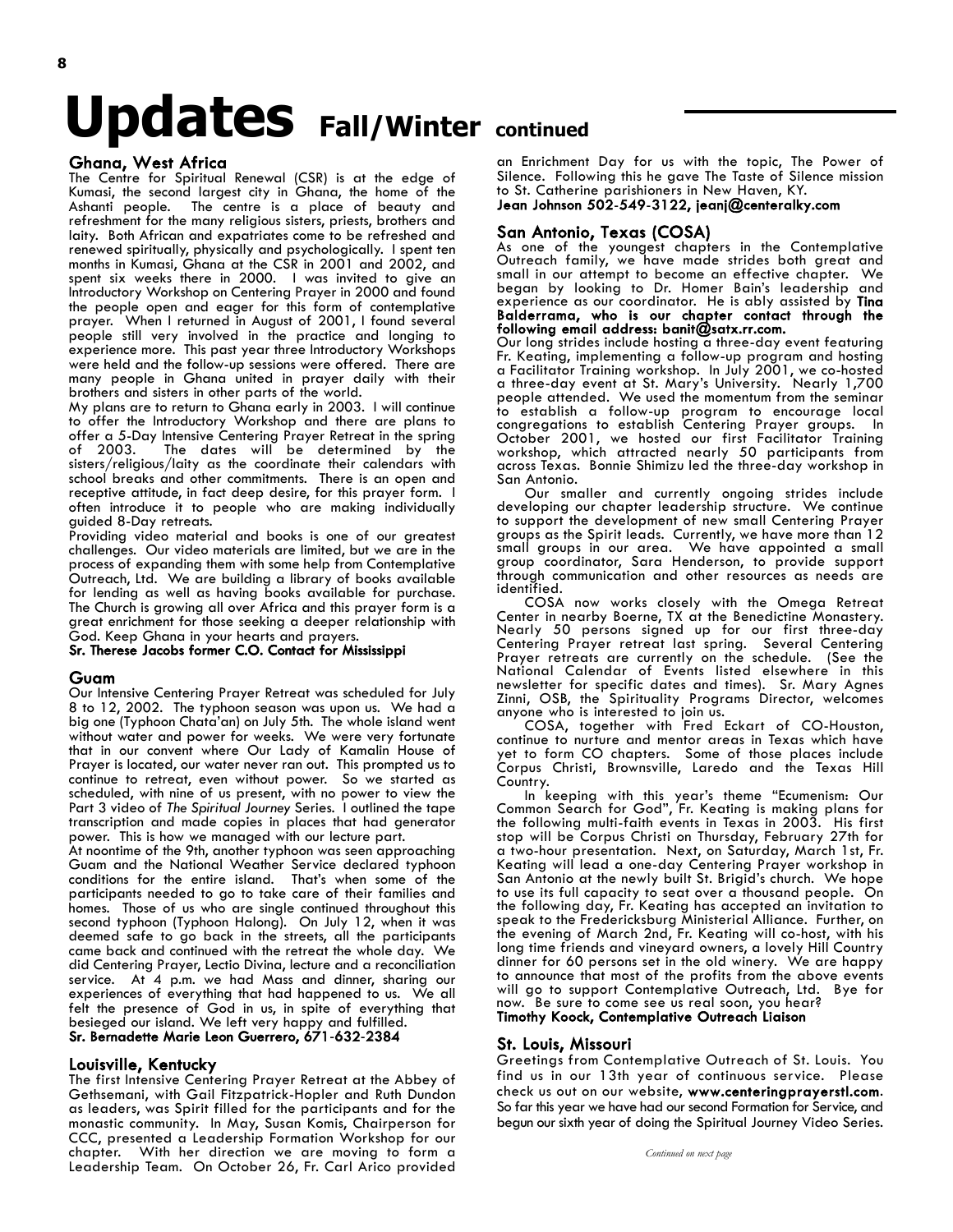#### St. Louis Missouri continued

The United Day of Prayer has become a special annual event to honor our Contemplative Prayer Communities. Our Lectio Lenten Retreat, led by Susan Komis, was a very special spiritual experience. We are about to have Fr. Carl come to do a Lectio Intensive/Post Intensive Retreat. Other ongoing programs include our Six Silent Saturdays and our Ongoing Spiritual Formation, which is held four times a year and is directed to Prayer Groups, addressing such themes as "Lectio Divina," "Stages of Prayer as Related to Faith Development," and "Stages of Groups to Maturity." In September, David Frenette did a special retreat for us: "Integrating Centering Prayer in Daily Life." We also had a Special Presentation with Dr. Larry Berarducci, Diane Guerra and Matthew Flatley entitled "Nurturing the Center" which focused on how our food choices affect our personal health; the sacred elements of food and mealtime community and how Centering can help us live a life of abundance. In October, Fr. Bill Sheehan did our fall weekend retreat on "Spirituality and Sexuality." In November, we will have another Special Presentation when Brother Wayne Teasdale comes to speak to us on "The Mystic Heart." We conclude our year this December with our third Twelve Step Retreat and our NTN (Nourish the Nourishers) Leadership Team retreat. Needless to say this schedule keeps us very busy...and a good motto for us might well be: "We Exist to Serve!"

#### St. Paul, Minnesota (CO of MN)

In January, 2001, dozens of volunteers rolled up their sleeves to create one cohesive program that would combine all Centering Prayer activities and resources throughout Minnesota. A core group was formed (representing the four corners of this big state) and a newsletter was created (communicating information about core group activities). Eighteen months later, we're happy to report that the Minnesota's Contemplative Outreach Program is firmly established and offering dozens of enrichment opportunities to Minnesota's Centering Prayer The newsletter—designed to deepen understanding of the Centering Prayer practice—has grown to include 500 readers. And the core group has been meeting regularly to share resources and plan programs (almost 100 since it was formed). Most recently, for example, David Frenette came to the Benedictine Center of St. Paul's Monastery in St. Paul, MN in April to lead an inspiring five-day "Centering Prayer Formation Retreat" for about a dozen attendees. Last May, Fr. Carl Arico shared his humor and wisdom with about 50 people, when he presented a one-day seminar on "The Dark Nights of St. John of the Cross" at St. Scholastica Monastery in Duluth, MN. To celebrate how far we've come, the Minnesota Contemplative Outreach Program sponsored a day-long retreat on September 21 at the Benedictine Center of St. Paul's Monastery. Participants learned how to "Live Contemplatively in a Busy World" from Christian and Buddhist teachers who shared their unique—and similar perspectives. Our core group continues to assess the needs of the practitioners throughout the state and to develop programs that will enrich their spiritual lives.

#### Kathleen Lindstrom, Editor, Minnesota Contemplative Outreach News

#### Walden, New York (CO of Orange County)

Hello everyone from *St. Andrew's Retreat House in Walden.* We have just completed our *third* 21-Day Centering Prayer Immersion Retreat and are having our *first* Immersion Renewal Retreat in January 2003. The next 21-Day is May 24-June 13. In September 2002, we had our *first* followup to the Nine Month Course—Part II: A Deepening of Contemplative Living. The members of the Contemplative Living Communities met with Fr. Thomas on October 20

## **Updates continued**

following our Day of Enrichment, October 12. We continue to meet our five-year pledge to Contemplative Outreach. We are beginning Part III of the Spiritual Journey videotapes with one local parish, and Part I with another. We continue to be grateful to God for all the people who support our retreats and programs, and for the privilege of serving God and others in and through Contemplative Outreach.

#### Cathy McCarthy 845-778-2102, cathymc@frontiernet.net

#### Westchester, New York (CO of Westchester)

God's blessings keep flowing, touching and inspiring us to do new things and offer more workshops. This year we instituted a monthly prayer meeting which takes place the third Saturday of every month at St. Patrick's in Armonk. It's truly a day of renewal which begins at 9:30, ends at 12:30, contains two sessions of CP, Lectio Divina and sharing. This fall we gave an Introductory Workshop at Immaculate Conception in Irvington on Saturday, Oct. 26. In the spring, we'll be doing an Introductory in Chappaqua on Feb. 15 at St. John and St. Mary's parish. Our new Advisory Committee is brainstorming creative ideas and we are looking forward to a stimulating year! Diane Harkin, 914-423-4888

#### Western Tennessee

Most of our efforts for 2002 have been toward conducting one-day Introductory Workshops and leading the follow up sessions. The Jackson, TN, group hosted a one-day retreat at St. Mary's Catholic Church. They have two active support groups meeting in Jackson. Three people from Jackson attended the Facilitator Training Workshop in Nashville, TN, led by Bonnie Shimizu. Presentations on Centering Prayer have been made at two of the largest Episcopal congregations in Memphis and a one-day workshop was held with one of them.

Following a meeting of the Southeastern Cluster at St. Mary's Benedictine Monastery in Cullman, AL, with Bonnie Shimizu, a Saturday half-day of Centering Prayer was started on the first Saturday of each month at Holy<br>Communion Episcopal Church in Memphis. This was Communion Episcopal Church in Memphis. patterned after one that Bonnie led at St. Benedict's in Snowmass, CO. It begins with coffee at 9 am and the first sit is at 9:30, followed by a contemplative walk, a second sit and a silent coffee break. An introduction of CP is led in a separate room and the participants then join the other group for the final sit. Fifteen attended the first session. Bill Clemmons and Sr. Joann Mascari, OP, have been leading it. A second group meets in Memphis at the Dominican Spirituality Center every other Thursday evening.

Norma Moore, convenor of the Jackson, TN group was elected the Coordinator and Contact Person for the Chapter. An active Lutheran in her church, she leads the Stephen Ministry caregiving team and the ChristCare small group ministry there. She attended the training event for Coordinators sponsored by Contemplative Outreach, July 21-28 at St. Meinrad Benedictine Monastery in Indiana. Norma, Sr. Joann, Joy Boller (Treasurer) of St. Mary's Catholic Church in Jackson, and Bill Clemmons of Memphis serve as the coordinating group of the Chapter. They meet two or three times a year to plan events.

For the fall, the Memphis team is planning two Introductory workshops plus the follow up sessions, and will continue the first Saturday, half-day Centering Prayer events. A number of people from both Jackson and Memphis are planning to attend the Day of Enrichment with Fr. Keating in Nashville on October 12.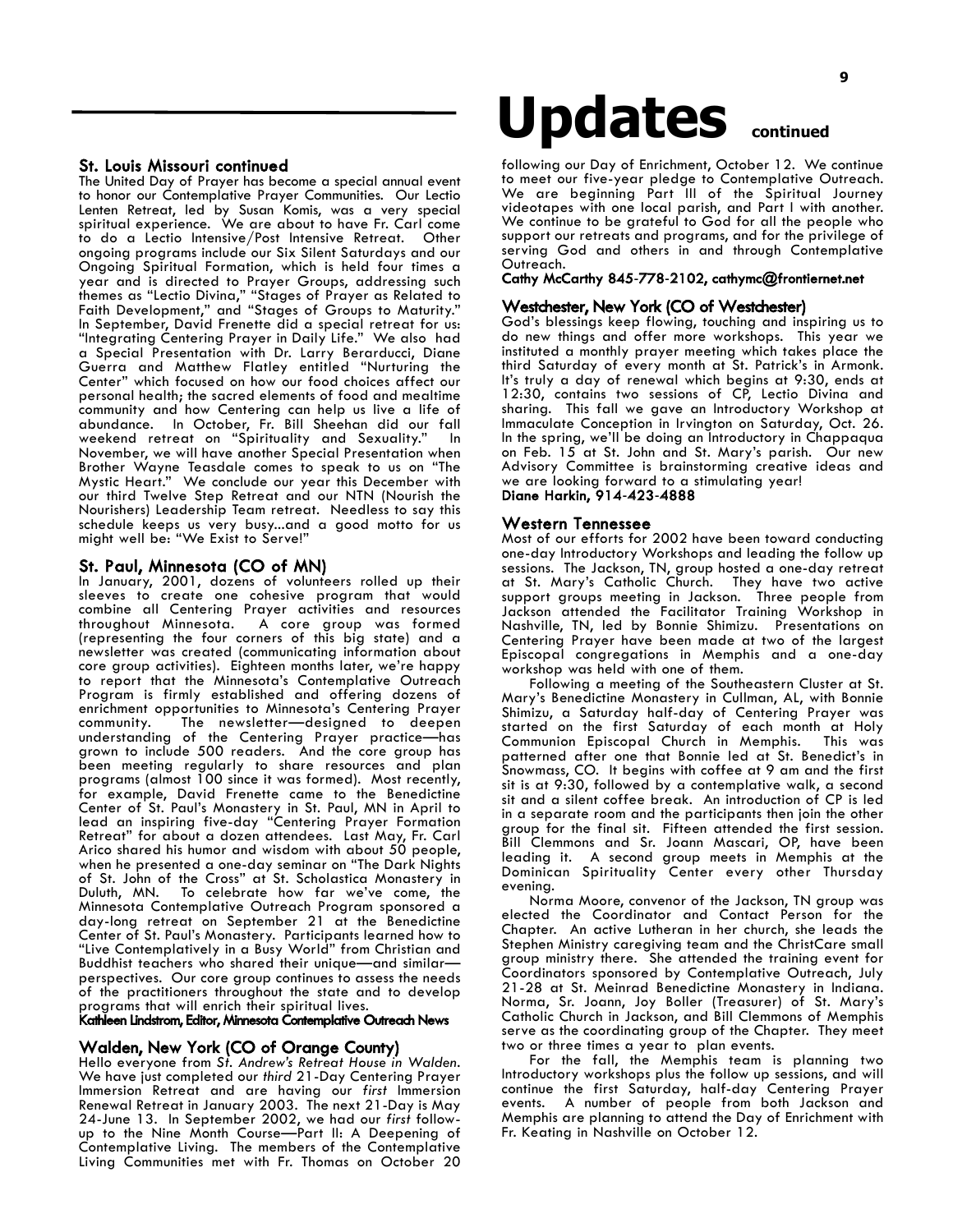### AMERICAN MAGNETIC MEDIA PRESENTS

Video and Audio Tape Collection by Contemplative Outreach

#### 1-800-USA -TAPE (1-800-872-8273)

#### **Tape Series with Fr.Thomas Keating**

|                                                            | <b>The Spiritual Journey Series: (Video Only)</b>                       |           |         |          |
|------------------------------------------------------------|-------------------------------------------------------------------------|-----------|---------|----------|
|                                                            | Complete Series with Prologue and Parts 1,2,3 & 4                       |           |         | \$649.74 |
|                                                            | Complete Series without Prologue - Parts 1,2,3 & 4                      |           |         | \$599.76 |
|                                                            | Prologue: (2-Tape Set                                                   |           |         |          |
|                                                            | The Method of Centering Prayer                                          |           |         |          |
|                                                            | The Psychology of Centering Prayer                                      |           |         | \$49.99  |
|                                                            | Part 1: Developing Centering Prayer (6 Tapes)                           |           |         | \$149.94 |
|                                                            | Part 2: Model of the Human Condition                                    | (6 Tapes) |         | \$149.94 |
|                                                            | Part 3: Paradigms of the Spiritual Journey (6 Tapes)                    |           |         | \$149.94 |
|                                                            | Part 4: Contemplation - The Divine Therapy                              |           |         | \$149.94 |
|                                                            | All tapes in the series may be purchased individually                   |           |         | \$24.99  |
|                                                            | Spiritual Journey Handbooks Parts 1,2,3, or 4                           |           |         |          |
|                                                            | (corresponding to each "part" in the series)                            |           |         | \$14.95  |
|                                                            | Set of all 4 Spiritual Journey Handbooks                                |           |         | \$59.80  |
|                                                            | Six Follow-up Sessions to the Introductory Workshop to Centering Prayer |           |         |          |
| <u>(Video Only)</u>                                        |                                                                         |           |         |          |
| Tape 1                                                     | (Two Sessions)                                                          |           |         | \$24.99  |
|                                                            | Session I: Prayer in Secret                                             |           |         |          |
|                                                            | Session II: The Discipline of Centering Prayer                          |           |         |          |
| Tape 2                                                     | (Two Sessions)                                                          |           |         | \$24.99  |
| Session III: What Centering Prayer Is Not and What It Is   |                                                                         |           |         |          |
| Session IV: The Basic Principles of Centering Prayer       |                                                                         |           |         | \$24.99  |
| Tape 3<br>$\star$                                          | (Two Sessions)<br>Session V: The Method of Centering Prayer I           |           |         |          |
|                                                            | Session VI: The Method of Centering Prayer 2                            |           |         |          |
|                                                            |                                                                         |           |         |          |
|                                                            | Special price for the complete set                                      |           |         | \$ 64.99 |
|                                                            | <b>Contemplative Dimension of the 12 Steps</b>                          |           |         |          |
|                                                            |                                                                         |           | Video   | Audio    |
| Tape 1: Centering Prayer as a 12-Step Practice<br>\$24.99  |                                                                         |           | \$11.95 |          |
| Tape 2: Human Condition and the First Two Steps<br>\$24.99 |                                                                         |           | \$11.95 |          |
| Tape 3: A Daily Practice of Transformation<br>\$24.99      |                                                                         |           | \$11.95 |          |
| Tape 4: Questions & Answers with Fr. Keating<br>\$24.99    |                                                                         |           | \$11.95 |          |
| Special price for the complete set<br>\$89.99              |                                                                         |           | \$47.00 |          |
|                                                            |                                                                         |           |         |          |

#### **Other Videos with Fr.Thomas Keating**

| Mary The Mother of God: A Model for Lay Contemplative Life | \$24.99 |
|------------------------------------------------------------|---------|
| Transformation in Christ/St. Therese of Lisieux            | \$24.99 |
| The Gifts of the Holy Spirit                               | \$24.99 |
| <b>Centering Prayer Revisited</b>                          | \$24.99 |
| Who is Called to Contemplative Prayer                      | \$24.99 |
| <b>Towards Global Transformation</b>                       | \$24.99 |

#### **\* Same Tape**

#### **To Order Video and/or Audio Tapes: Call 1-800-USA TAPE**

Clearly State if you are ordering audios, videos or both. Send check or M/O to: A.M.M. 13892 E. Smith Drive Denver, CO 80011, Att: Order Dept. VISA/MC, Discover, American Express

#### **Other Tape Series**

**Christian Contemplative Heritage - Our Apophatic Tradition -**

| Locates Centering Prayer in the mainstream of the Christian Contemplative Heritage                             | Video               | Audio               |
|----------------------------------------------------------------------------------------------------------------|---------------------|---------------------|
| Introduction: Origins and Inspirations of Centering Prayer<br>(Frs. Keating, Meninger & Pennington)            | \$24.99             | \$11.95             |
| Set I: *The Method of Centering Prayer and the<br>Psychology of the Spiritual Journey (Fr. Thomas Keating)     | \$49.99             | \$32.95             |
| Set II: An Overview of the Apophatic Tradition<br>(Fr. James Wiseman)                                          | \$49.99             | \$22.95             |
| Set III: The Monastic Heritage (Fr. Basil Pennington)<br>Set IV: Women Religious and the Contemplative         | \$49.99             | \$22.95             |
| Dimension (Sr. Jeanne Knoerle and Sr. Patricia Benson)<br>Set V: The Cloud of Unknowing (Fr. William Meninger) | \$49.99<br>\$59.99  | \$22.95<br>\$32.95  |
| Epilogue - Questions and Answers (Fr. Thomas Keating)<br>Complete Set                                          | \$24.99<br>\$309.99 | \$11.95<br>\$122.95 |
| <b>The Lectio Divina Series</b>                                                                                |                     |                     |
| Tapes 1 thru 4: Lectio Divina and the Senses of Scripture<br>(Fr. Bruno Barnhart)                              | \$24.99 ea          | \$11.95 ea          |
| Tape 5: Lectio Divina Tradition (Sr. Mary Margaret Funk,<br>Gail Fitzpatrick-Hopler, Fr. Bruno Barnhart)       | \$24.99             | \$11.95             |
| Tape 6: Lectio Divina Demonstration &<br>Commentary (Sr. Mary Margaret Funk)                                   | \$24.99             | \$11.95             |
| Tape 7: Centering Prayer and Lectio Divina<br>(Fr. Thomas Keating)                                             | \$24.99             | \$11.95             |
| Tape 8: Lectio Divina and the Spiritual Journey                                                                | \$24.99             | \$11.95             |
| (Panel Fr. Thomas Keating, Fr. Bruno Barnhard, Sr. M. Margaret Funk)                                           |                     |                     |
| Complete Set                                                                                                   | \$199.00            | \$95.00             |
| The Practices That Bring the Fruits of Centering Prayer Into Daily Life                                        |                     |                     |
| (Video Only)<br>Tape 1: Contemplative Service-Intention/Attention Practice                                     |                     | \$24.99             |
| (David Frenette)                                                                                               |                     |                     |
| Tape 2: Lectio Divina Practice (Fr. Carl Arico)                                                                |                     | \$24.99             |
| Tape 3: The Prayer of Forgiveness (Sr. Bernadette Teasdale)                                                    |                     | \$24.99             |
| Tape 4: The Welcoming Prayer Practice                                                                          |                     | \$24.99             |
| (Gail Fitzpatrick Hopler and Sr. Bernadette Teasdale)                                                          |                     |                     |
| Complete Set:                                                                                                  |                     | \$89.99             |

#### **Other Videos**

|                                         | are available for rental through the<br><b>International Office. For information call</b><br>973-838-3384 |         |
|-----------------------------------------|-----------------------------------------------------------------------------------------------------------|---------|
| (Fr. Carl Arico)                        | <b>Videos</b>                                                                                             |         |
| Fruits of the Holy Spirit               |                                                                                                           | \$24.99 |
| (Gail Fitzpatrick Hopler)               |                                                                                                           |         |
| Transformation in Christ/Divine Therapy |                                                                                                           | \$24.99 |

#### **SHIPPING AND POSTAGE**

ALL SINGLE ORDERS FOR VIDEO TAPES ADD \$4.00 MULTIPLE ORDERS UP TO: 6.00 ADD \$1.49 35.01 TO 50.00 ADD \$6.50 6.01 TO 25.00 ADD \$3.50 50.01 TO 75.00 ADD \$7.50 25.01 TO 35.00 ADD \$4.50 OVER 75.00 ADD \$9.50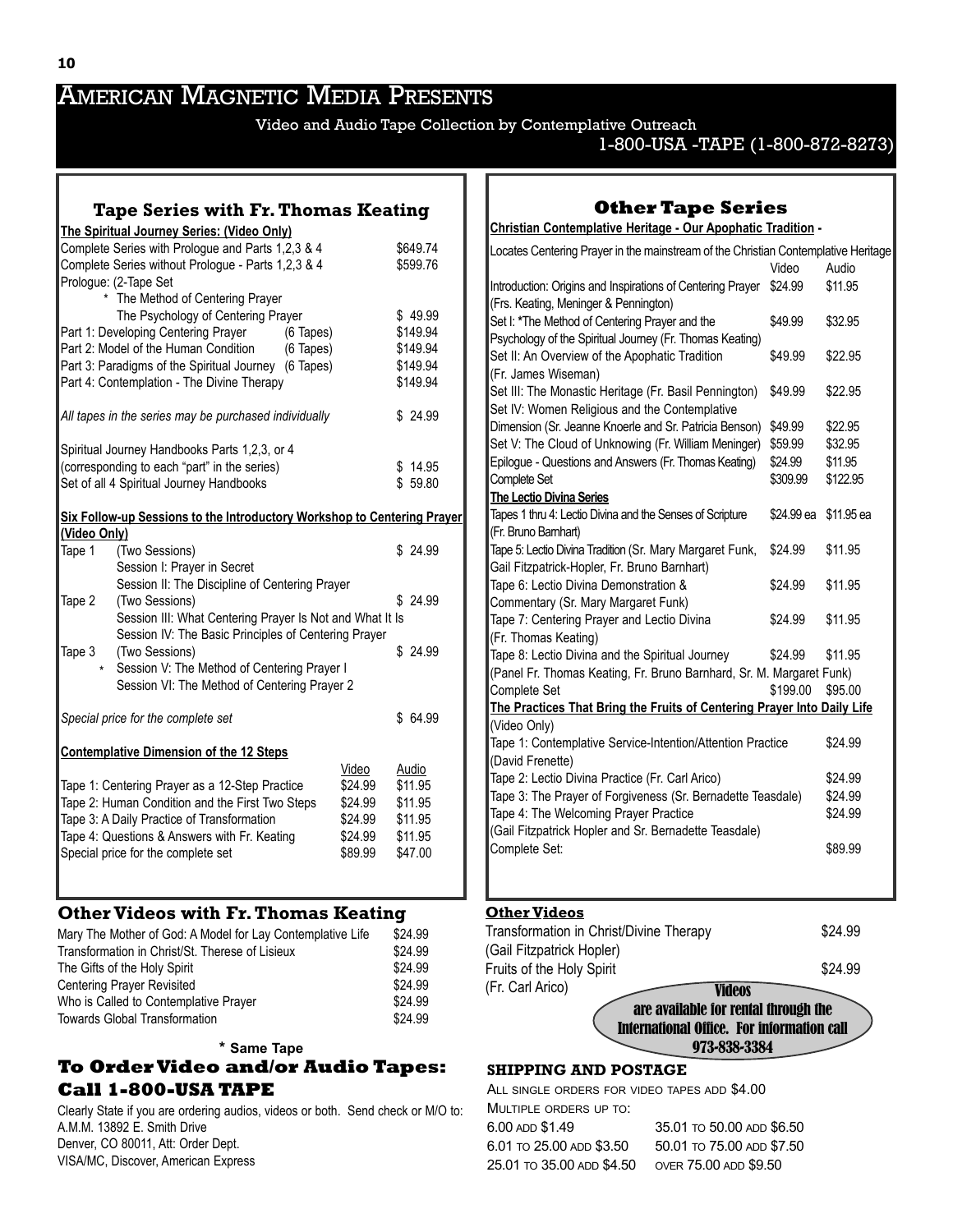### **RESOURCES AVAILABLE FROM CONTEMPLATIVE OUTREACH, LTD**

#### **by Fr. Thomas Keating**

- Active Meditations for Contemplative Prayer \$12.95 (HC)
- Awakenings \$16.95
- Crisis of Faith, Crisis of Love \$10.95
- Fruits and Gifts of the Spirit \$12.00
- Heart of the World \$9.95
- Intimacy with God \$16.95
- Invitation to Love \$13.95
- Open Mind, Open Heart \$13.95
- Reawakenings \$14.95
- St. Therese of Lisieux \$10.00
- The Better Part \$15.95
- The Divine Indwelling (Keating, Ward, Butler, Cairns, Fitzpatrick-Hopler, Lawson) \$10.00
- The Human Condition \$5.95
- The Kingdom of God is Like \$14.95

Audio Tapes — by Fr. Thomas Keating

— The Contemplative Journey Vol. I

#### —\*\*NEW \*\* The Transformation of Suffering \$10.00 **Combined Volume!**

— Foundations for Centering Prayer and the Christian Contemplative Life: Open Mind, Open Heart; The Mystery of Christ; Invitation to Love \$27.95

—\*\*NEW\*\* Who is God? (2 Tapes) \$12.00 — Journey to Contemplation (8 Tapes) \$35.00 — Divine Therapy (4 Tapes) \$27.50 — The Gift of Contemplation and the Spiritual Journey (6 Tapes) \$32.50 — The Contemplative Journey Vol. I and II (24 Tapes with Study Guide—Formerly The Spiritual Journey) \$168.00

(Tapes 1-12 with Study Guide - Formerly

#### **HARD BOUND GIFT EDITION of Open Mind, Open Heart by Fr. Thomas Keating \$19.95**

#### Libros Traducidos al Espanol

Extensión Contemplativa, the branch of Contemplative Outreach serving our Spanishspeaking members, will now be handling the sale of books translated in Spanish, formerly sold by the International Office. See page 7 for a listing of available books. Orders can be placed by calling Maria López at (305) 223-7329.

#### **by Fr. Carl Arico**

#### — A Taste of Silence \$15.95

**by Sr. Mary Margaret Funk**

- Thoughts Matter \$13.95
- Tools Matter (HC) \$19.95

#### Audio Tapes, CDs, and Videos

The Spiritual Journey Parts I & II) \$99.95 — The Contemplative Journey Vol. II (Tapes 13-24 with Study Guide - Formerly The Spiritual Journey Parts III & IV) \$99.95 by Fr. Carl Arico — The Power of Silence (3 Tapes) \$18.00<br>— The Taste of Silence (3 Tapes) \$20.00 — The Taste of Silence (3 Tapes) by Mary Mrozowski Beyond Centering Prayer (5 Tapes) \$31.00 CDs by Fr. Thomas Keating The Healing of the Human Condition (2 CD Set) \$24.00

#### **by Sr. Thelma Hall**

— Too Deep for Words \$8.95 **by Robert J. Hope** — From the Center \$12.95

#### **by Rev. Paul D. Lawson** — Old Wine in New Skins - Centering

Prayer and Systems Theory \$15.00 **by Fr. William Meninger**

— Loving Search for God \$12.95

- Process of Forgiveness \$13.95
- **by Nan Merrill**
- Psalms for Praying \$16.95

**by Fr. Basil Pennington** Lectio Divina \$15.95

#### **by Elizabeth Smith & Joseph Chalmers**

— A Deeper Love \$10.95

#### **edited by Gus Reininger**

— Centering Prayer in Life & Ministry \$12.95

#### **Spiritual Journey Handbooks:**

— Volume I \$14.95 — Volume II \$14.95 — Volume III \$14.95 — Volume IV \$14.95 (Replaces Guidebook)

— The Contemplative Dimension of the Gospel (2 CD Set) \$24.00

#### Videos by Thomas Keating

- Fruits of the Holy Spirit (single tape)\$24.99
- Fruits of the Holy Spirit: Questions & Answers \$24.99
- Other CDs Available
- 3 track Meditation Timer/Cello Contemporary Contemplative Music for Centering Prayer \$12.00
- Cantico de Jerusalen Spanish chanting with 20 and 40 minutes of silence \$10.00

**Make checks payable to:Contemplative Outreach, Ltd., P.O. Box 737, Butler, NJ 07405** Resources on *this* page are available from Contemplative Outreach, Ltd. Please do not use this form to order tapes distributed by American Magnetic Media shown on the *next* page. Thank you and enjoy the material!

For the first item include \$4.00 for postage and handling. For each additional item include an additional \$0.50. All orders should be accompanied by payment in full or credit card information.

| Name           |                                                         |           | Check or money order enclosed                                          |              |
|----------------|---------------------------------------------------------|-----------|------------------------------------------------------------------------|--------------|
| <b>Street</b>  |                                                         |           | Charge to my credit card (minimum charge \$10)<br>Visa/Mastercard only |              |
|                | $City$ $\longrightarrow$<br>State $\longrightarrow$ Zip | Credit    | Card No.                                                               | Exp.<br>Date |
| Phone<br>Total |                                                         | Signature |                                                                        |              |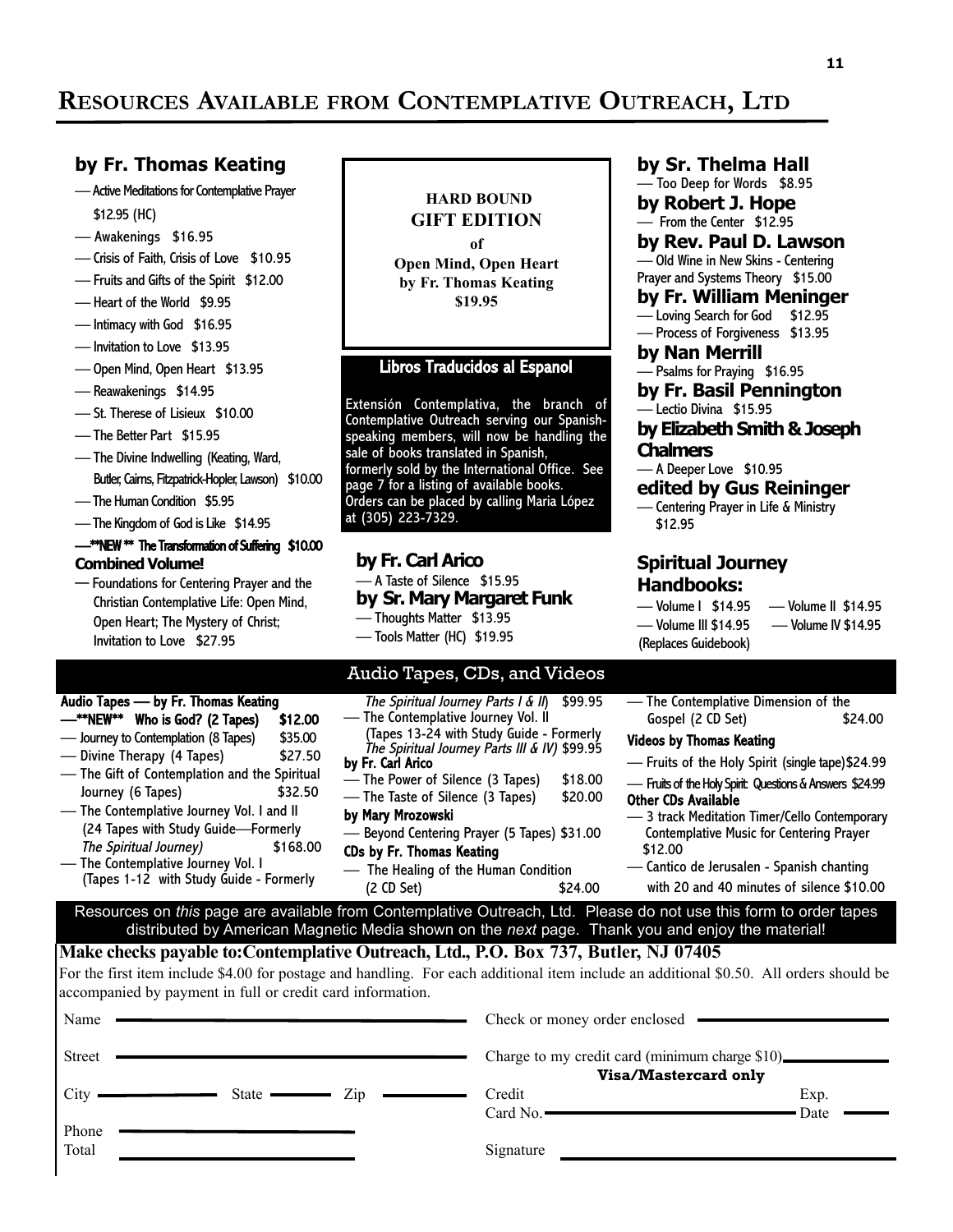## **Part V — The Spiritual Journey Series**

#### **Divine Love: The Heart of the Christian Spiritual Journey**

| Tape 24: The Most Excellent Path               | \$24.99 |
|------------------------------------------------|---------|
| Tape 25: The Divine Banquet and Dance          | \$24.99 |
| Tape 26: Prayer in Secret: Matthew 6:6         | \$24.99 |
| Tape 27: What is Divine Therapy?               | \$24.99 |
| Tape 28: Contemplative Outreach: A Response to |         |
| the Divine Invitation                          | \$24.99 |
|                                                |         |

All 5 Tapes \$124.95

\_\_\_\_\_Total Tapes

\_\_\_\_\_Shipping - Add \$4.00 for single tapes or \$9.50 for all 5 tapes (call or email for international shipping rates 973-838-3384 or office@coutreach.org)

\_\_\_\_\_\_**GRAND TOTAL**

Name

Address\_\_\_\_\_\_\_\_\_\_\_\_\_\_\_\_\_\_\_\_\_\_\_\_\_\_\_\_\_\_\_\_\_\_\_\_\_\_\_\_\_\_\_\_\_\_

Phone (with area code)

**Send with Check or Money Order (US Dollars) to: Contemplative Outreach, LTD Order Fulfillment P.O. Box 737 Butler, NJ 07405**

**Visa/Mastercard Information**

**\_ \_ \_ \_ \_ \_ \_ \_ \_ \_ \_ \_ \_ \_ \_ \_ Exp. Date \_\_/\_\_\_**

## Connect on the Web!

#### Visit our web site: **www.contemplativeoutreach.org**

Weekly articles by Fr. Thomas Keating Information about local events Locations of Centering Prayer Groups Information about Centering Prayer resources

Contacts and Coordinators who wish to list information about local events and groups can contact the International Office. Email: office@coutreach.org Phone: 973-838-3384 Fax: 973-492-5795

## **Great Gift Ideas**

Hardcover gift editions of *Open Mind Open Heart* (\$19.95) and the Combined Volume, *Foundations for Centering Prayer and the Christian Contemplative Life: Open Mind, Open Heart; The Mystery of Christ; Invitation to Love* (27.95) are now available from Contemplative Outreach, Ltd. See page 11 for ordering information.

### **Contemplative Outreach United in Prayer Day**

**We invite you to join us for our Annual United in Prayer Day on Saturday, March 15, 2003. This day celebrates the worldwide network of Contemplative Outreach united in a single bond of Centering Prayer around the globe. The featured videotape for this day is entitled** *Reflections on 9/11* **with Fr. Thomas Keating.**

**If you wish to host the day in your local Contemplative Outreach Chapter, Centering Prayer group, or simply want to participate with a few friends, please fill out the form below and we will send you the videotape, including the format for the day of prayer. The special price of \$19.99 plus \$4.50 for U.S. postage and handling will only be available for the event. After March 15, the tape will be the regular price of \$24.99. The tape is available in the PAL version for foreign countries, shipping will be slightly higher. The video will be available after January 15, 2003.**

| <b>NAME</b> |  |
|-------------|--|
|             |  |

**ADDRESS\_\_\_\_\_\_\_\_\_\_\_\_\_\_\_\_\_\_\_\_\_\_\_\_\_\_\_\_\_\_**

**CITY\_\_\_\_\_\_\_\_\_\_\_\_\_\_\_\_STATE\_\_\_\_\_ZIP\_\_\_\_**

**COUNTRY\_\_\_\_\_\_\_\_\_\_\_\_\_\_\_\_\_\_\_\_\_\_\_\_\_\_\_\_\_**

**PHONE\_\_\_\_\_\_\_\_\_\_\_\_\_\_\_\_\_\_\_\_\_\_\_\_\_\_\_\_\_\_\_\_**

**Please order after January 15 and make checks payable to Contemplative Outreach, Ltd.**

**VISA/Mastercard\_\_\_\_\_\_\_\_\_\_\_\_\_\_\_\_\_\_\_\_\_\_\_\_\_\_\_\_\_\_ Exp. Date\_\_\_/\_\_\_\_\_\_**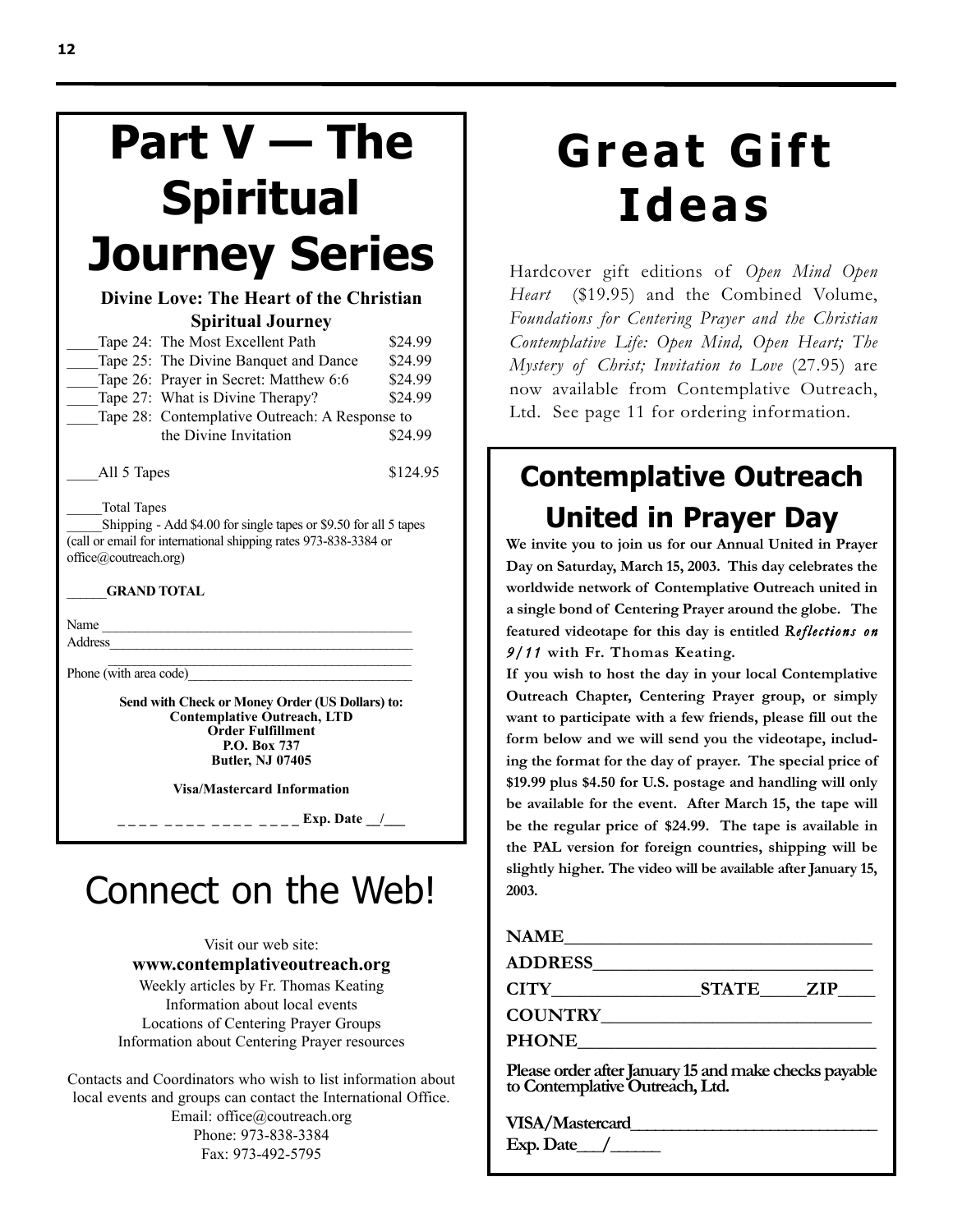## **Calendar of Events**

#### **December 2002 — August 2003**

#### **Introduction to Centering Prayer**

**Retreats/Workshops**

A contemporary presentation of the discipline of Centering Prayer as silent communion with God beyond concepts, words and images.

| Conyers, GA<br>Holy Spirit<br>Monastery                          | Dec 6-8      | Fr. Basil Pennington<br>Contact: Br. Elias<br>$(404)$ 760-0959                       |
|------------------------------------------------------------------|--------------|--------------------------------------------------------------------------------------|
| Beech Grove, IN<br>Benedict Inn Retreat<br>and Conference Center | Dec 6-8      | Contemplative Outreach Staff<br>Contact: Leann Boehle<br>$(317)$ 788-7581            |
| Walden, NY<br>St. Andrew's<br>Retreat House                      | $ an 17-19$  | Contemplative Outreach Staff<br>Contact: Cathy McCarthy<br>$(845)$ 778-2102          |
| Pittsburgh, PA<br><b>Tabor House</b><br>of Prayer                | Jan 24-25    | Contemplative Outreach Staff<br>Contact: Jane Schmitt, OSF<br>$(412)$ 821-1149       |
| Cullman, AL<br><b>Benedictine Center</b>                         | Jan 24-26    | Contemplative Outreach Staff<br>Contact: Sr. Eleanor Harrison<br>$(256)$ 734-8302    |
| <b>Melbourne, KY</b><br>Moye Spiritual Life<br>Center            | Feb 1-2      | Contemplative Outreach Staff<br>Contact: Nancy McLaughlin<br>(859) 441-0700 ext. 325 |
| Melbourne, KY<br>Moye Spiritual Life<br>Center                   | Feb 28-Mar 2 | Contemplative Outreach Staff<br>Contact: Nancy McLaughlin<br>(859) 441-0700 ext. 325 |
| Walden, NY<br>St. Andrew's<br><b>Retreat House</b>               | March 21-23  | Contemplative Outreach Staff<br>Contact: Cathy McCarthy<br>$(845)$ 778-2102          |
| Encino, CA<br>Holy Spirit<br>Retreat Center                      | May 30-Jun I | Contemplative Outreach Staff<br>Contact: Sr. Linda Snow<br>$(818)$ 784-4515          |
| Cullman, AL<br><b>Benedictine Center</b>                         | Aug 29-31    | Contemplative Outreach Staff<br>Contact: Sr. Eleanor Harrison<br>(256) 734-8302      |

#### **Introduction to Lectio Divina Retreats/Workshops** Conferences and practice introducing us to the most traditional way of cultivating a friendship with Christ.

No Lectio Divina Retreat dates were submitted for this issue.

#### **The "Welcoming" Prayer Workshop** A spiritual practice of "Letting Go" of feelings, emotions, thoughts and body sensations into the present moment during the ordinary routines of daily life. Prior Centering Prayer experience necessary.

| <b>Richmond, VA</b><br>Shalom House         | March 14-16 | Contemplative Outreach Staff<br>Contact: Reba Gabel<br>$(804)$ 344-3309/reginfan $@$ aol.com |
|---------------------------------------------|-------------|----------------------------------------------------------------------------------------------|
| Walden, NY<br>St. Andrew's<br>Retreat House | March 28-30 | Contemplative Outreach Staff<br>Contact: Cathy McCarthy<br>$(845)$ 778-2102                  |

**Centering Prayer and the 12 Steps** 

**(The 11th Step)**

The purpose of this weekend is to introduce or expand the experience of Centering Prayer as a part of a daily 12 Step Practice and to stimulate a desire and resolve to practice prayer and meditation on a daily basis.

| St. Louis, MO<br><b>Marianist</b><br>Retreat Center | Dec 6-8   | Contemplative Outreach Staff<br>Contact: Matthew Flatley<br>$(314)$ 918-8288 |
|-----------------------------------------------------|-----------|------------------------------------------------------------------------------|
| Sublimity, OR<br>Silver Falls<br>Conference Center  | Apr 25-27 | Donald Masters<br>Contact: Faye Ellingson<br>$(503)$ 307-4481                |

#### **Holy Week Retreat**

| <b>Venice, FL</b><br>Dayspring<br>Contemplative Center    | Apr 11-13<br>Thomas Merton &<br><b>Holy Week</b> | Fr. Carl Arico<br>Contact: Betty Zania<br>$(941)$ 484-9543                 |
|-----------------------------------------------------------|--------------------------------------------------|----------------------------------------------------------------------------|
| Walden, NY<br>St. Andrew's<br>Retreat House               | Apr 16-20                                        | Fr. Carl Arico<br>Contact: Cathy McCarthy<br>$(845)$ 778-2102              |
| <b>Frenchville, PA</b><br><b>Bethany</b><br>Retreat House | Apr 17-20                                        | Contemplative Outreach Staff<br>Contact: Nicole Fedder<br>$(814)$ 263-4855 |

#### **Centering Prayer Weekend Retreats** Includes conferences renewing the Method of Centering Prayer and a moderate amount of Centering Prayer in common.

| Frenchville, PA<br>Bethany Retreat<br>Center                   | Dec 6-7                           | Contemplative Outreach Staff<br>Contact: Nicole Fedder<br>$(814)$ 263-4855            |
|----------------------------------------------------------------|-----------------------------------|---------------------------------------------------------------------------------------|
| Melbourne, KY<br>Moye Spiritual Life<br>Center                 | Dec 6-8                           | Contemplative Outreach Staff<br>Contact: Nancy McLaughlin<br>(859) 441-0700 x325      |
| Sedalia, CO<br>Sacred Heart<br>lesuit Retreat Center           | Dec 6-8                           | Contemplative Outreach Staff<br>Contact: Sr. Bernadette Teasdale<br>$(303)$ 698-7729  |
| Manchester, NH<br>Joseph House<br>Contemplative Retreat Center | Dec 6-8                           | Contemplative Outreach Staff<br>Contact: Sr. Mary Anne Laughlin<br>$(603) 627-9493$   |
| Walden, NY<br>St. Andrew's<br>Retreat House                    | Dec 6-8                           | Contemplative Outreach Staff<br>Contact: Cathy McCarthy<br>$(845)$ 778-2102           |
| St. Joseph, MN<br>Saint Benedict's<br>Monastery                | Dec 6-8                           | Contemplative Outreach Staff<br>Contact: Sr. Rita Budig<br>$(320)$ 363-7115           |
| Honolulu, HI<br>St. Anthony's<br>Retreat Center                | Dec 12-16<br>Fruits of the Spirit | Fr. William Meninger<br>Contact: Cathie Jordan<br>$(808)$ 536-6090                    |
| Manchester, NH<br>Joseph House<br>Contemplative Retreat Center | Dec 20-22                         | Contemplative Outreach Staff<br>Contact: Sr. Mary Anne Laughlin<br>$(603) 627 - 9493$ |
| Walden, NY<br>St. Andrew's                                     | Dec 30-Jan l<br>New Year's        | Fr. Bill Sheehan<br>Contact: Cathy McCarthy                                           |

Retreat House (845) 778-2102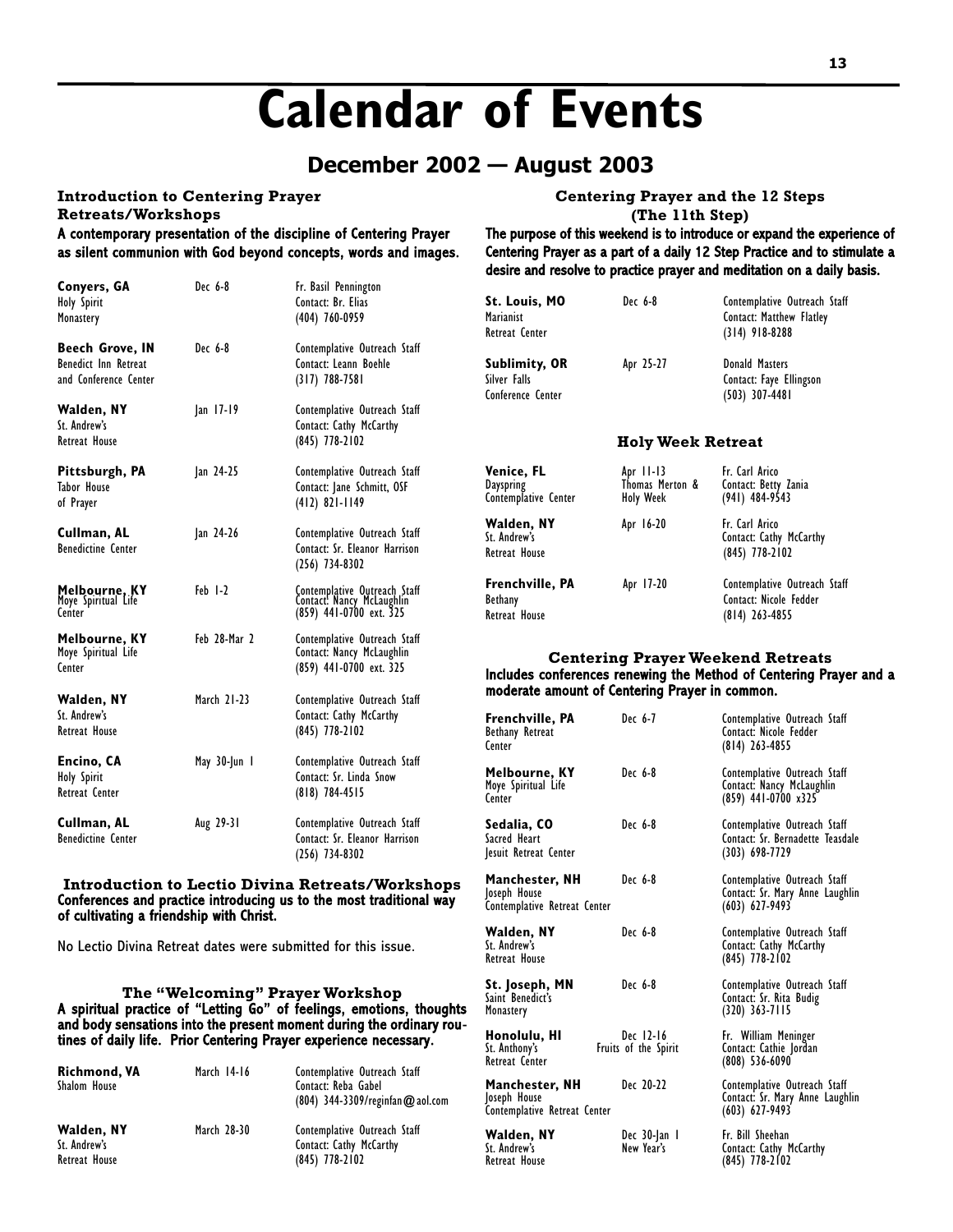## **Calendar continued**

Contemplative Outreach Staff Contact: Sr. Catherine Labinowich

(480) 423-1645, lashinske@msn.com

| <b>Centering Prayer Weekend Retreats Continued</b>                  |              |                                                                                                | Rapid City, SD<br>St. Martin<br><b>Community Center</b>                               | Mar 13-15    | Contemplative Outreach Staff<br>Contact: Sr. Marmion Howe<br>$(605)$ 343-2688                    |
|---------------------------------------------------------------------|--------------|------------------------------------------------------------------------------------------------|---------------------------------------------------------------------------------------|--------------|--------------------------------------------------------------------------------------------------|
| <b>Boerne, TX</b><br>Omega<br>Retreat Center                        | $ an 3-5$    | Contemplative Outreach Staff<br>Contact: Sr. Mary Agnes Zinni, OSB<br>(830) 249-3894/816-8471  | Omaha, NE<br>Archdiocesan Retreat                                                     | Mar 21-23    | Contemplative Outreach Staff<br>Contact: Eleanore McNulty                                        |
| Belo Horizonte,<br><b>Brazil</b><br>Casa de Retiros São José        | $ an 3-5$    | Fr. Thomas Keating<br>Contact: Sergio de Azevedo Morais<br>55-21-22442970/sdmorais@terr.com.br | and Conference Center<br>Gold Hill, OR<br>(Near Medford)<br>Sr. Rita's Retreat Center | Mar 21-23    | $(402)$ 333-3819<br>Contemplative Outreach Staff<br>Contact: Kathleen Muller<br>$(541)$ 412-7913 |
| Waldoboro, ME<br>Wellspring<br>House of Prayer                      | $ an 3-6$    | Contemplative Outreach Staff<br>Contact: Adele Millette<br>$(207)$ 832-6263                    | Encino, CA<br><b>Holy Spirit</b>                                                      | Mar 22-24    | Contemplative Outreach Staff<br>Contact: Sr. Linda Snow                                          |
| <b>Belo Horizonte,</b><br>Brazil<br>Casa de Retiros São José        | $ an 10-12$  | Fr. Thomas Keating<br>Contact: Sergio de Azevedo Morais<br>55-21-22442970/sdmorais@terr.com.br | Retreat Center<br>Tucson, AZ<br>Picture Rocks                                         | Mar 26-30    | $(818)$ 784-4515<br>Contemplative Outreach Staff<br>Contact: Jeannie Lashinske                   |
| Manchester, NH<br>Joseph House<br>Contemplative Retreat Center      | $ an 10-12$  | Contemplative Outreach Staff<br>Contact: Sr. Mary Anne Laughlin<br>$(603) 627 - 9493$          | Retreat House<br>Manchester, NH                                                       | Mar 28-30    | (480) 423-1645, lashinske@m.<br>Contemplative Outreach Staff<br>Contact: Sr. Mary Anne Laughlin  |
| Manchester, NH<br>Joseph House<br>Contemplative Retreat Center      | Jan 24-26    | Contemplative Outreach Staff<br>Contact: Sr. Mary Anne Laughlin<br>$(603) 627-9493$            | Joseph House<br>Contemplative Retreat Center<br>St. Louis, MO                         | Apr 4-6      | $(603) 627-9493$<br>Contemplative Outreach Staff                                                 |
| Melbourne, KY<br>Moye Spiritual Life                                | Feb 1-2      | Contemplative Outreach Staff<br>Contact: Nancy McLaughlin                                      | <b>Marianist</b><br>Retreat Center                                                    |              | Contact: Annette Stamm<br>$(314)$ 918-8288                                                       |
| Center<br>Waldoboro, ME<br>Wellspring                               | Feb 6-9      | $(859)$ 441-0700 x325<br>Contemplative Outreach Staff<br>Contact: Adele Millette               | Waldoboro, ME<br>Wellspring<br>House of Prayer                                        | Apr 3-6      | Contemplative Outreach Staff<br>Contact: Adele Millette<br>$(207)$ 832-6263                      |
| House of Prayer<br>Manchester, NH<br>Joseph House                   | Feb 7-9      | $(207)$ 832-6263<br>Contemplative Outreach Staff<br>Contact: Sr. Mary Anne Laughlin            | Winipeg, Canada<br>St. Benedict's<br>Retreat Center                                   | Apr 4-6      | Contemplative Outreach Staff<br>Contact: Sr. Catherine Labinowic<br>$(204)$ 338-4601             |
| Contemplative Retreat Center<br>Lacy, WA                            | Feb 14-16    | $(603) 627-9493$<br>Contemplative Outreach Staff                                               | Waldoboro, ME<br>Wellspring<br>House of Prayer                                        | May 2-4      | Contemplative Outreach Staff<br>Contact: Adele Millette<br>$(207)$ 832-6263                      |
| Priory<br>Sprituality Center<br>Manchester, NH                      | Feb 21-23    | Contact: The Priory<br>$(360)$ 438-2595<br>Contemplative Outreach Staff                        | Lacy, WA<br>Priory                                                                    | May 2-4      | Contemplative Outreach Staff<br>Contact: The Priory                                              |
| Joseph House<br>Contemplative Retreat Center                        |              | Contact: Sr. Mary Anne Laughlin<br>$(603) 627-9493$                                            | Spirituality Center<br>Lantana, FL<br>Cenacle                                         | May 9-11     | $(360)$ 438-2595<br>Fr. Bill Sheehan<br>Contact: Sr. Margaret                                    |
| Frenchville, PA<br>Bethany Retreat<br>Center                        | Feb 21-23    | Contemplative Outreach Staff<br>Contact: Nicole Fedder<br>$(814)$ 263-4855                     | Spiritual Life Center<br>Albuquerque, NM                                              | May 16-18    | $(561) 582 - 5492$<br>Contemplative Outreach Staff                                               |
| Sedalia, CO<br>Sacred Heart<br>esuit Retreat Center                 | Feb 21-23    | Contemplative Outreach Staff<br>Contact: Sr. Bernadette Teasdale<br>$(303)$ 698-7729           | Spiritual<br>Renewal Center                                                           |              | Contact: Amata Dawson, O.P.<br>$(505)$ 8//-4211                                                  |
| Walden, NY<br>St. Andrew's<br>Retreat House                         | Feb 28-Mar 2 | Sr. Juanita Morales<br>Contact: Cathy McCarthy<br>$(845)$ 778-2102                             | Saginaw, MI<br>Queen of Angels<br>Retreat Center                                      | May 16-18    | Contemplative Outreach Staff<br>Contact: Nan Spence<br>(989) 791-7079                            |
| Melbourne, KY<br>Moye Spiritual Life<br>Center                      | Feb 28-Mar 2 | Contemplative Outreach Staff<br>Contact: Nancy McLaughlin<br>$(859)$ 441-0700 x325             | McLean, VA<br>Dominican<br>Retreat House                                              | May 30-Jun I | Fr. Bill Sheehan<br>Contact: Sr. Mary Ellen<br>$(703)$ 356-4243                                  |
| Waldoboro, ME<br>Wellspring<br>House of Prayer                      | Mar 6-9      | Contemplative Outreach Staff<br>Contact: Adele Millette<br>$(207)$ 832-6263                    | Allenspark, CO<br>St. Malo<br>Retreat Center                                          | $ un 6-8$    | Contemplative Outreach Staff<br>Contact: Sr. Bernadette Teasdale<br>$(303)$ 698-7729             |
| Manchester, NH<br>Joseph House<br>Contemplative Retreat Center      | Mar 7-9      | Contemplative Outreach Staff<br>Contact: Sr. Mary Anne Laughlin<br>$(603) 627 - 9493$          | Frenchville, PA<br>Bethany<br>Retreat Center                                          | Jun 25-28    | Contemplative Outreach Staff<br>Contact: Nicole Fedder<br>$(814)$ 263-4855                       |
| St. Joseph, MN<br>Saint Benedict's<br>Monastery Spirituality Center | Mar 7-9      | Contemplative Outreach Staff<br>Contact: Sr. Rita Budig<br>$(320)$ 363-7115                    | Manhasset, NY<br>St. Ignatius<br>Retreat House                                        | Jun 27-29    | Contemplative Outreach Staff<br>Contact: George Gerardi<br>$(516)$ 431-6002                      |
| Sewanee, TN<br>St. Mary's<br>Retreat Center                         | Mar 8-11     | Contemplative Outreach Staff<br>Contact: Carol Wray<br>$(615)$ 373-0613                        | Winnipeg, Canada<br>St. Benedict's<br>Retreat Center                                  | Aug 8-10     | Fr. Thomas Keating<br>Contact: Sr. Catherine Labinowic<br>$(204)$ 338-4601                       |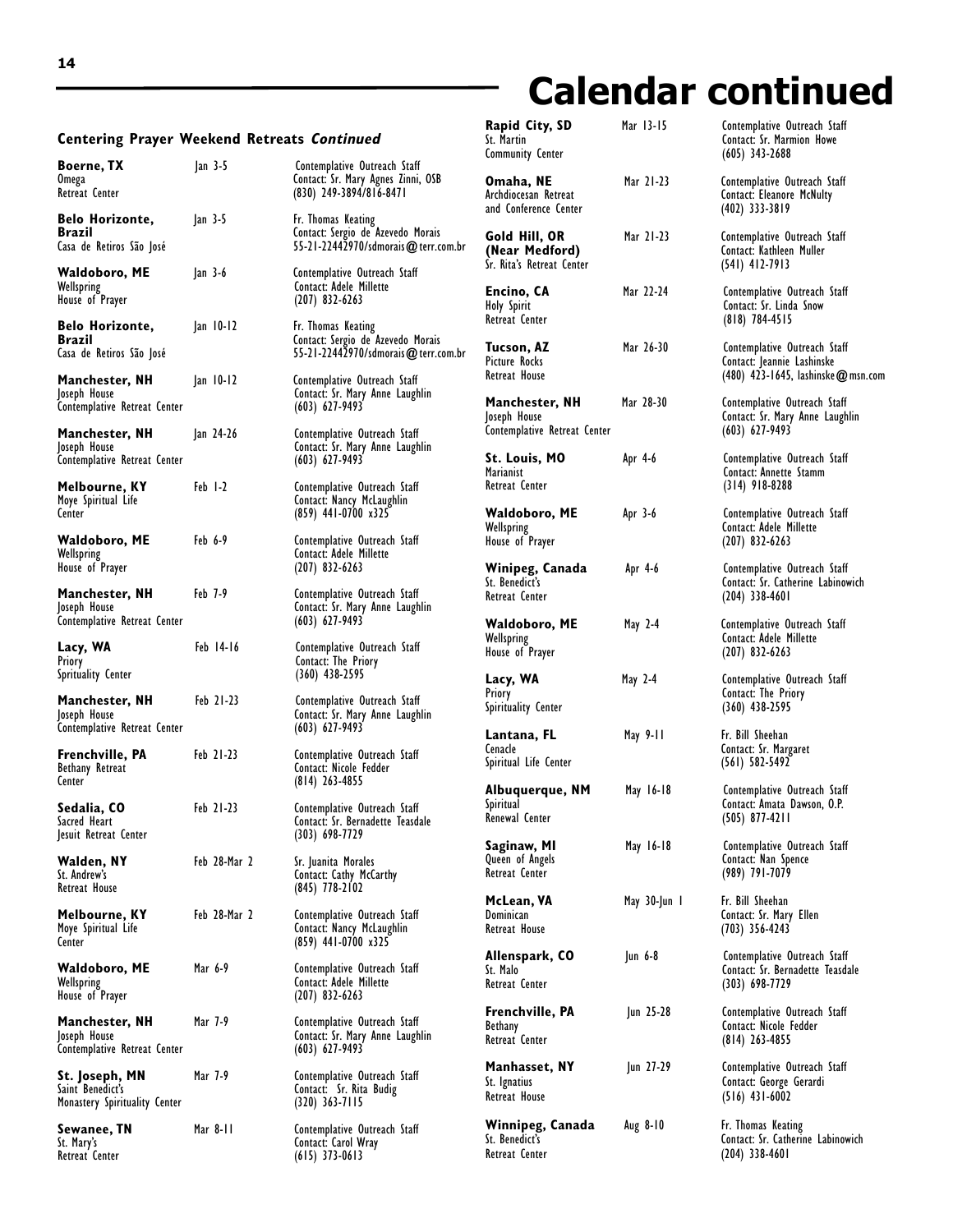## **December 2002-August 2003**

**Intensive Centering Prayer Retreats** Provides an opportunity to immerse participants in the practice of Centering Prayer as taught by Contemplative Outreach. The 10 Day Intensive features Parts I,II,III of the "Spiritual Journey" videotape series by Fr. Thomas Keating. May be modified from 5 to 10 days.

#### **5 Day Intensive Retreats**

| Boerne, TX<br><b>Omega</b><br>Retreat Center                            | Dec 1-5                                             | Contemplative Outreach Staff<br>Contact: Sr. Mary Agnes Zinni, OSB<br>(830) 249-3894/816-8471   | Winnipeg, Canada<br>St. Benedict's<br>Retreat Center       | Jun 20-27<br>8 Day                             | Contemplative Out<br>Contact: Sr. Cather<br>$(204)$ 338-4601                      |
|-------------------------------------------------------------------------|-----------------------------------------------------|-------------------------------------------------------------------------------------------------|------------------------------------------------------------|------------------------------------------------|-----------------------------------------------------------------------------------|
| Rapid City, SD<br><b>Community Center</b><br>St. Martin Monastery       | Feb 5-9                                             | Contemplative Outreach Staff<br>Contact: Sr. Marmion Howe, OSB<br>$(605)$ 343-2688              | Melbourne, KY<br>Moye Spiritual Life<br>Center (Main Bldg) | Jul 20-27<br>8 Day                             | Contemplative Out<br>Contact: Nancy Mc<br>$(859)$ 441-0700 x                      |
| Cullman, AL<br><b>Benedictine Center</b>                                | Mar 28-Apr I                                        | David Frenette<br>Contact: Sr. Mary McGehee<br>$(256)$ 736-5820                                 | Cullman, AL<br><b>Benedictine Center</b>                   | Aug 14-21<br>8 Day                             | Contemplative Out<br>Contact: Sr. Mary<br>$(256)$ 736-5820                        |
| Winter Park, FL<br>San Pedro<br>Retreat Center                          | Apr 27-May 1<br>Integrating C.P.<br>Into Daily Life | David Frenette<br>Contact: Basha Perez<br>$(407)$ 869-0781                                      | Walden, NY<br>St. Andrew's<br>Retreat House                | Aug 26-31<br>6 Day                             | Contemplative Ou<br>Contact: Cathy Mc<br>$(845)$ 778-2102                         |
| Dededo, Guam<br>Our Lady of Kamalin<br>House of Prayer                  | Jun 9-13                                            | Contemplative Outreach Staff<br>Contact: Sr. Bernadette Marie<br>$(671)$ 632-2384               |                                                            | <b>10 Day Intensive Retreats</b>               |                                                                                   |
| <b>Boerne, TX</b><br>0 <sub>mega</sub><br>Retreat Center                | $ ul$ $  l$ - $ 5$                                  | Contemplative Outreach Staff<br>Contact: Sr. Mary Agnes Zinni, OSB<br>$(830)$ 249-3894/816-8471 | Snowmass, CO<br>St. Benedict's<br>Monastery                | Jan 14-23<br><b>Full: Waiting</b><br>List Only | Contemplative Out<br>Contact: Carol DiM<br>$(970)$ 963-3964                       |
| New Baltimore, PA<br>St. John the Baptist<br>Retreat Center             | Aug $11-16$                                         | Contemplative Outreach Staff<br>Contact: Melanie Hankinson<br>$(814)$ 733-2210                  | San Diego Area, CA<br>Vina De Lestonnac<br>Retreat Center  | Mar 3-12                                       | Contemplative Ou<br>Contact: Fr. Justin<br>$(619)$ 226-6000                       |
| <b>Boerne, TX</b><br><b>Omega</b><br>Retreat Center                     | Aug 15-19                                           | Contemplative Outreach Staff<br>Contact: Sr. Mary Agnes Zinni, OSB<br>(830) 249-3894/816-8471   | Snowmass, CO<br>St. Benedict's<br>Monastery                | Apr 8-17<br><b>Full: Waiting</b><br>List Ony   | Contemplative Out<br>Contact: Carol DiM<br>(970) 963-3964                         |
|                                                                         | 6-7-8-9 Day Intensive Retreats                      |                                                                                                 | Snowmass, CO<br>St. Benedict's<br>Monastery                | May 13-22<br><b>Full: Waiting</b><br>List Only | Contemplative Out<br>Contact: Carol DiM<br>$(970)$ 963-3964                       |
| Sewanee, TN<br>St. Mary's<br>Retreat Center                             | Jan 5-12<br>8 Day                                   | Contemplative Outreach Staff<br>Contact: Carol Wray<br>$(615)$ 373-0613                         | Pacific City, OR<br>Nestucca<br>Retreat Center             | May 29-Jun 7                                   | Contemplative Out<br>Contact: Hanna Th<br>$(541)$ 767-0832                        |
| Walden, NY<br>St. Andrew's<br>Retreat House                             | Feb II-I6<br>6 Day                                  | Contemplative Outreach Staff<br>Contact: Cathy McCarthy<br>$(845)$ 778-2102                     | Snowmass, CO<br>St. Benedict's<br>Monastery                | Jun 17-26<br><b>Full: Waiting</b><br>List Only | Contemplative Out<br>Contact: Carol DiM<br>$(970)$ 963-3964                       |
| Alta, WY<br>Alta<br>Retreat Center                                      | Feb 16-22<br>7 Day                                  | Contemplative Outreach Staff<br>Contact: Rev. Sandra Casey-Martus<br>$(307)$ 353-8100           | Boynton Beach, FL<br>St. Vincent dePaul<br>Seminary        | Jun 20-29                                      | Fr. Carl Arico<br>Contact: Marge Ra<br>$(727)$ 345-7908<br>mraffter@tampal        |
| Frenchville, PA<br>Bethany Retreat<br>Center                            | Feb 28-Mar 7<br>8 Day                               | Contemplative Outreach Staff<br>Contact: Nicole Fedder<br>(814) 263-4855                        | Encino, CA<br><b>Holy Spirit</b><br>Retreat Center         | Jun 29-Jul 6                                   | Contemplative Ou<br>Contact: Sr. Linda<br>$(818)$ 784-4515                        |
| Toronto, ON<br>Convent of<br>the Sisters of St. John the Divine         | Mar 10-16<br>7 Day                                  | Contemplative Outreach Staff<br>Contact: Kate Jackson<br>$(416)$ 226-1829                       | Honolulu, HI<br>St. Anthony's<br>Retreat Center            | $ ul$ 14-23                                    | Fr. Carl Arico<br>Contact: Susan Th<br>$(808) 262 - 7487$                         |
| <b>Beech Grove, IN</b><br>Benedict Inn Retreat<br>and Conference Center | Mar 28-Apr 4<br>8 Day                               | Contemplative Outreach Staff<br>Contact: Leann Boehle<br>$(317)$ 788-7581                       | <b>Richmond, VA</b><br>Shalom House                        | Jul 16-25                                      | Fr. Bill Sheehan<br>Contact: Reba Gal<br>$(804)$ 344-3309/r                       |
| New Haven, KY<br>Abbey<br>of Gethsemani                                 | Mar 28-Apr 4<br>8 Day                               | Contemplative Outreach Staff<br>Contact: Jean Johnson                                           | St. Louis, MO<br>Il Ritiro                                 | $ ul$ 18-29                                    | Contemplative Ou<br>Contact: Helen Wa<br>$(314)$ 918-8288                         |
| Victoria,<br><b>British Columbia</b><br>Queenswood Convent              | Apr 4-11<br>8 Day                                   | $(502)$ 549-3122<br>Contemplative Outreach Staff<br>Contact: Julie Savas<br>$(206)$ 938-2050    | Frankfort, IL<br>Portiuncula<br>Retreat Center             | Aug 6-15                                       | Bill Fickel, SSS, Go<br>Margie Tomlinson<br>Contact: Sr. Benita<br>(630) 969.7040 |

| Cape Town,<br>South Africa<br>Volmoed                      | May 16-23<br>8 Day                             | Contemplative Outreach Staff<br>Contact: Sylvia Collier<br>$(021)$ 913-4576              |
|------------------------------------------------------------|------------------------------------------------|------------------------------------------------------------------------------------------|
| Pacific City, OR<br>Nestucca<br>Retreat House              | May 29-Jun 6<br>9 Day                          | Contemplative Outreach Staff<br>Contact: Hannah Thomassen<br>$(541)$ 767-0832            |
| Winnipeg, Canada<br>St. Benedict's<br>Retreat Center       | Jun 20-27<br>8 Day                             | Contemplative Outreach Staff<br>Contact: Sr. Catherine<br>$(204)$ 338-4601               |
| Melbourne, KY<br>Moye Spiritual Life<br>Center (Main Bldg) | Jul 20-27<br>8 Day                             | Contemplative Outreach Staff<br>Contact: Nancy McLaughlin<br>$(859)$ 441-0700 x325       |
| Cullman, AL<br><b>Benedictine Center</b>                   | Aug 14-21<br>8 Day                             | Contemplative Outreach Staff<br>Contact: Sr. Mary McGehee<br>$(256)$ 736-5820            |
| Walden, NY<br>St. Andrew's<br>Retreat House                | Aug 26-31<br>6 Day                             | Contemplative Outreach Staff<br>Contact: Cathy McCarthy<br>$(845)$ 778-2102              |
|                                                            | <b>10 Day Intensive Retreats</b>               |                                                                                          |
| Snowmass, CO<br>St. Benedict's<br>Monastery                | Jan 14-23<br>Full: Waiting<br>List Only        | Contemplative Outreach Staff<br>Contact: Carol DiMarcello<br>$(970)$ 963-3964            |
| San Diego Area, CA<br>Vina De Lestonnac<br>Retreat Center  | Mar 3-12                                       | Contemplative Outreach Staff<br>Contact: Fr. Justin Langille<br>$(619)$ 226-6000         |
| Snowmass, CO<br>St. Benedict's<br>Monastery                | Apr 8-17<br>Full: Waiting<br>List Ony          | Contemplative Outreach Staff<br>Contact: Carol DiMarcello<br>$(970)$ 963-3964            |
| Snowmass, CO<br>St. Benedict's<br>Monastery                | May 13-22<br>Full: Waiting<br>List Only        | Contemplative Outreach Staff<br>Contact: Carol DiMarcello<br>$(970)$ 963-3964            |
| Pacific City, OR<br>Nestucca<br>Retreat Center             | May 29-Jun 7                                   | Contemplative Outreach Staff<br>Contact: Hanna Thomassen<br>$(541)$ 767-0832             |
| Snowmass, CO<br>St. Benedict's<br>Monastery                | Jun 17-26<br><b>Full: Waiting</b><br>List Only | Contemplative Outreach Staff<br>Contact: Carol DiMarcello<br>$(970)$ 963-3964            |
| Boynton Beach, FL<br>St. Vincent dePaul<br>Seminary        | Jun 20-29                                      | Fr. Carl Arico<br>Contact: Marge Rafftery<br>$(727)$ 345-7908<br>mraffter@tampaby.rr.com |
| Encino, CA<br>Holy Spirit<br>Retreat Center                | Jun 29-Jul 6                                   | Contemplative Outreach Staff<br>Contact: Sr. Linda Snow<br>(818) 784-4515                |
| Honolulu, HI<br>St. Anthony's<br>Retreat Center            | Jul 14-23                                      | Fr. Carl Arico<br>Contact: Susan Thornett<br>$(808)$ 262-7487                            |
| Richmond, VA<br>Shalom House                               | $ ul$ 16-25                                    | Fr. Bill Sheehan<br>Contact: Reba Gabel<br>(804) 344-3309/reginfan@aol.com               |
| St. Louis, MO<br>II Ritiro                                 | Jul 18-29                                      | Contemplative Outreach Staff<br>Contact: Helen Wartchow<br>$(314)$ 918-8288              |
| Frankfort, IL                                              | Aug 6-15                                       | Bill Fickel, SSS, George Cairns                                                          |

Contact: Sr. Benita Jasurda, OSB

(630) 969-7040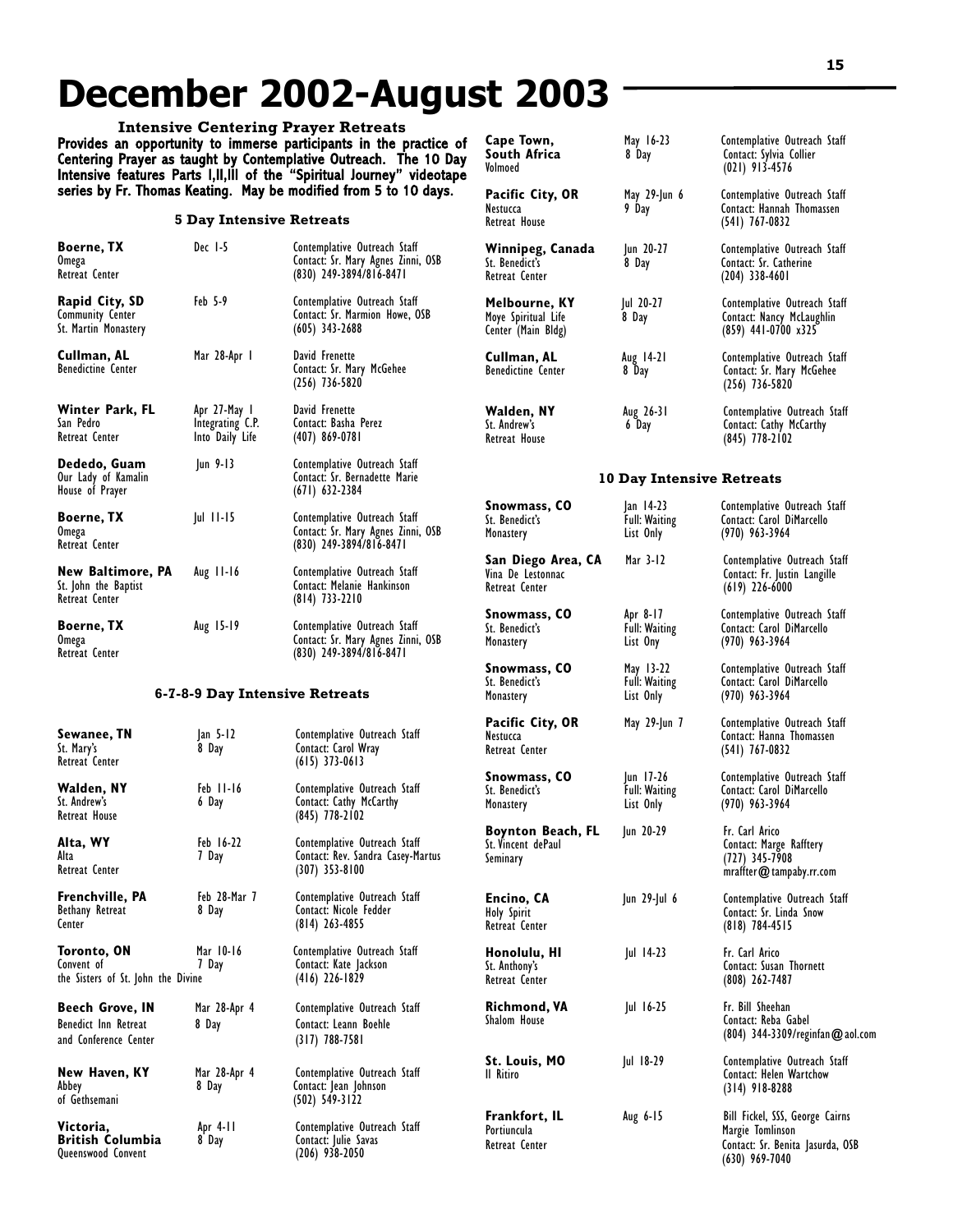## **Calendar continued**

**Advanced Centering Prayer Retreats** Provides an opportunity to deepen the practice of Centering Prayer in an atmosphere of silence and community support. The Advanced Intensive usually features Part IV of the "Spiritual Journey" videotape series by Fr. Thomas Keating. Prior Centering Prayer Retreat experi- ence required. May be 5, 8, 9 or 10 day.

**5, 8, 9, 10 Day Advanced Retreats**

| Snowmass, CO<br>St. Benedict's<br>Monastery                | Feb 11-20<br>10 Day | Contemplative Outreach Staff<br>Contact: Carol DiMarcello<br>(970) 963-3964       |
|------------------------------------------------------------|---------------------|-----------------------------------------------------------------------------------|
| Auburn, CA<br>Mercy<br>Spiritual Life Center               | Jun 2-9<br>8 Day    | Fr. Bill Sheehan<br>Contact: Coleen Greg<br>(916) 887-2019                        |
| Dededo, Guam<br>Our Lady of Kamalin<br>House of Prayer     | Jul 7-11<br>5 Day   | Contemplative Outreach Staff<br>Contact: Sr. Bernadette Marie<br>$(671)$ 632-2384 |
| Melbourne, KY<br>Moye Spiritual Life<br>Center (East Wing) | Jul 20-27<br>8 Day  | Contemplative Outreach Staff<br>Contact: Nancy McLaughlin<br>(859) 441-0700 x325  |

**Post Intensive Centering Prayer Retreats** Provides an opportunity for intensive Centering Prayer, Lectio Divina, solitude and silence in community. Prior Centering Prayer Retreat experience necessary. May be 5, 6, 7, 8, 9 or 10 day.

**5-6-7-8-9 Day Post Intensives**

| Sewanee, TN<br>St. Mary's<br>Retreat Center                | $ an 5-12$<br>8 Day                            | Contemplative Outreach Staff<br>Contact: Carol Wray<br>$(615)$ 373-0613                   |
|------------------------------------------------------------|------------------------------------------------|-------------------------------------------------------------------------------------------|
| Walden, NY<br>St. Andrew's<br>Retreat House                | Feb II-I6<br>6 Day                             | Contemplative Outreach Staff<br>Contact: Cathy McCarthy<br>$(845)$ 778-2102               |
| Alta, WY<br>Alta<br>Retreat Center                         | Mar 16-22<br>7 Day                             | Contemplative Outreach Staff<br>Contact: Rev. Sandra Casey-Martus<br>$(307)$ 353-8100     |
| New Haven, KY<br>Abbey of<br>Gethsemani                    | Mar 28-Apr 4<br>8 Day                          | Contemplative Outreach Staff<br>Contact: Jean Johnson<br>(502) 549-3122                   |
| Melbourne, KY<br>Moye Spiritual Life<br>Center (East Wing) | Jul 20-27<br>8 Day                             | Contemplative Outreach Staff<br>Contact: Nancy McLaughlin<br>(859) 441-0700 x325          |
| Cullman, AL<br><b>Benedictine Center</b>                   | Aug 14-21<br>8 Day                             | Contemplative Outreach Staff<br>Contact: Sr. Mary McGehee<br>$(256)$ 736-5820             |
|                                                            | <b>10 Day Post Intensives</b>                  |                                                                                           |
| Snowmass, CO<br>St. Benedict's<br>Monastery                | Dec 10-19<br><b>Full: Waiting</b><br>List Only | Contemplative Outreach Staff<br>Contact: Carol DiMarcello<br>$(970)$ 963-3964             |
| Amarillo, Tx<br>Bishop De Falco<br>Retreat Center          | Mar 4-13<br>Full: Waiting<br>List Only         | Contemplative Outreach Staff<br>Contact: Carol DiMarcello<br>$(970)$ 963-3964             |
| Immaculata, PA<br>IHM<br>Spiritual Life Center             | Jun 14-23<br>8 Day                             | Fr. Bill Sheehan<br>Contact: Sr. Margaret<br>$(610) 644-1152$                             |
| Boynton Beach, FL<br>St. Vincent dePaul<br>Seminary        | Jun 20-29                                      | Fr. Carl Arico<br>Contact: Marge Rafftery<br>$(727)$ 345-7908<br>mraffter@tampabay.rr.com |
| Encino, CA<br>Holy Spirit<br>Retreat Center                | Jun 29-Jul 6                                   | Contemplative Outreach Staff<br>Contact: Sr. Linda Snow<br>$(818)$ 784-4515               |
| St. Joseph, MN<br>Saint Benedict's<br>Monastery            | $ ul$ 18-27                                    | Contemplative Outreach Staff<br>Contact: Sr. Rita Budig<br>$(320)$ 363-7115               |
| St. Louis, MO<br>II Ritiro                                 | $ ul$ 18-29                                    | Contemplative Outreach Staff<br>Contact: Helen Wartchow                                   |

(314) 918-8288

| Frenchville, PA<br>Bethany<br>Retreat House        | <b>Jul 24-Aug 2</b>                    | Contemplative Outreach Staff<br>Contact: Nicole Fedder<br>$(814)$ 263-4855                                  |
|----------------------------------------------------|----------------------------------------|-------------------------------------------------------------------------------------------------------------|
| Frankfort, IL<br>Portiuncula<br>Retreat Center     | Aug 6-15                               | Bill Fickel, SSS, George Cairns<br>Margie Tomlinson<br>Contact: Sr. Benita Jasurda, OSB<br>$(630)$ 969-7040 |
| Walden, NY<br>St. Andrew's<br><b>Retreat House</b> | Aug 8-17                               | Fr. Bill Sheehan<br>Contact: Cathy McCarthy<br>$(845)$ 778-2102                                             |
| Snowmass, CO<br>St. Benedict's<br>Monastery        | Aug 19-28<br>Full: Waiting<br>List Ony | Contemplative Outreach Staff<br>Contact: Carol DiMarcello<br>(970) 963-3964                                 |

**21-Day Centering Prayer Immersion Retreat** Unique opportunity for those already established in Centering Prayer to deepen the experience of living the commitment to the contempla- tive dimension of the Gospel in daily life. Different theme and presenter each week.

| Walden, NY<br>May 24-June 13<br>Fr. Thomas Keating,<br>St. Andrew's<br>Contact: Cathy McCarthy<br>Retreat House<br>$(845)$ 778-2102 | Gail Fitzpatrick-Hopler, David Frenette |
|-------------------------------------------------------------------------------------------------------------------------------------|-----------------------------------------|
|-------------------------------------------------------------------------------------------------------------------------------------|-----------------------------------------|

#### **Immersion Renewal Retreat** For those who have participated in the 21-Day Centering Prayer Immersion Retreat.

| Walden, NY    | lan 28-Feb 2 | Fr. Thomas Keating      |
|---------------|--------------|-------------------------|
| St. Andrew's  |              | Contact: Cathy McCarthy |
| Retreat House |              | $(845)$ 778-2102        |

#### **30 Day Intensive Retreat**

No 30 Day Retreat dates were submitted for this issue.

**Formation for Contemplative Outreach Service** Provides training and practice in interiorizing and communicating the essential elements of an Introductory Workshop on Centering Prayer, as well as an opportunity to look at our own Centering Prayer practice in light of the Essentials. Prerequisites are prior attendance at a 10 Day Intensive Retreat and the daily practice of Centering Prayer. The Course includes Centering Prayer and pre- sentations by the staff and participants.

| Walden, NY<br>St. Andrew's<br>Retreat House | June 20-27  | Contemplative Outreach Staff<br>Contact: Cathy McCarthy<br>$(845)$ 778-2102 |
|---------------------------------------------|-------------|-----------------------------------------------------------------------------|
| St. Paul, MN<br>Benedictine Center          | $ un 15-2 $ | Gail Fitzpatrick-Hopler<br>Contact: Sr. Virginia Matter<br>$(651)$ 777-7251 |

#### **Contemplative Outreach Ltd. Study Program in the Christian Contemplative Tradition**

The twelve week course is divided into two parts and covers contemporary expressions of the Chrisitan contemplative tradition and then reaches back, during the last six weeks to the beginnings of the systematic practice of contemplative prayer among the desert monks of Syria, Egypt and Palestine. Objectives of this course include facilitating a deeper understanding of the depth and richness of the Christian contemplative tradition and the chance to engage the study material beyond the intellectual level in order to find the living tradition as we personally interact with it in our everyday lives. For more information, call Bonnie Shimizu (970) 927-3858 or email — bjs@rof.net.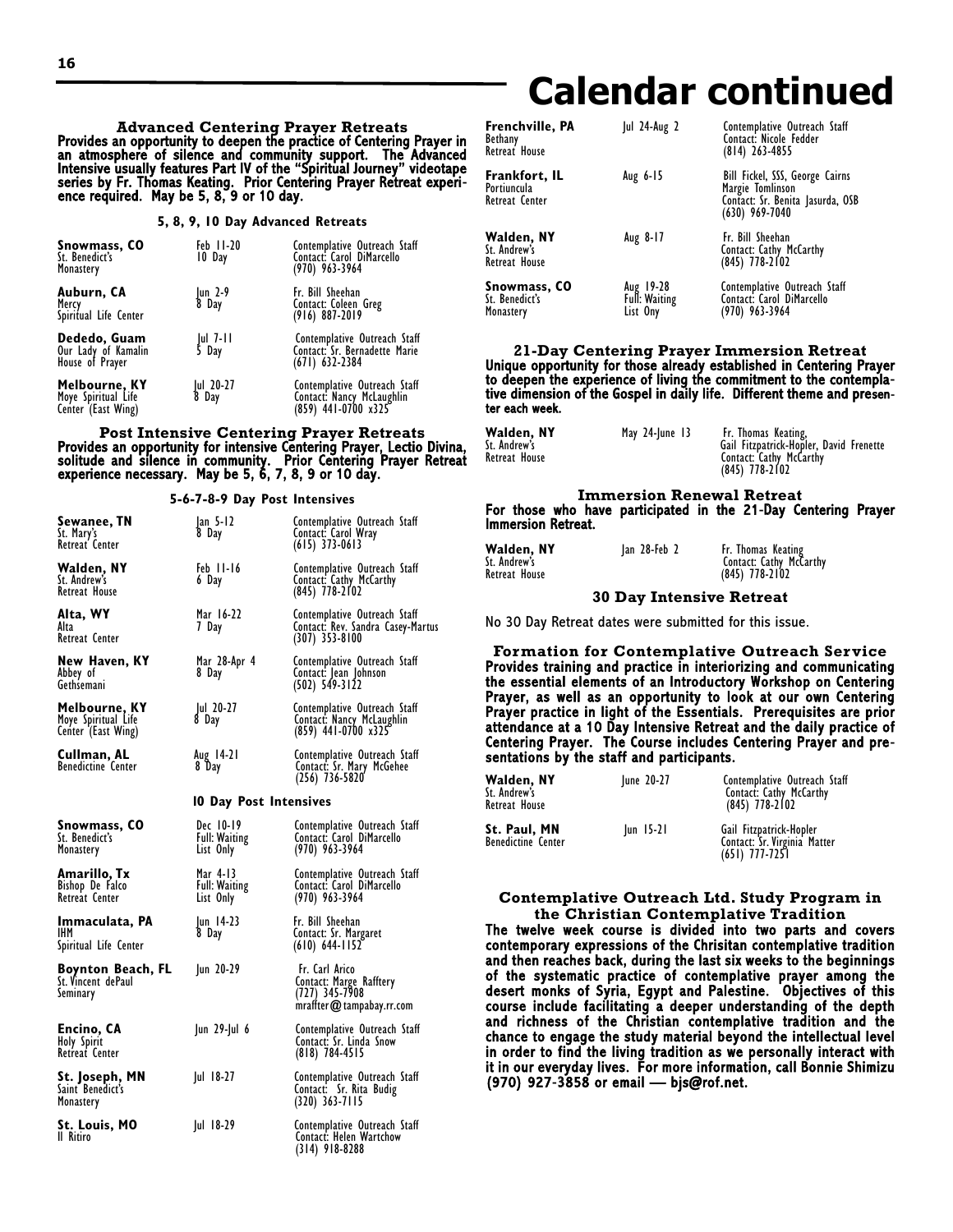## **December 2002-August 2003**

#### **Nine Month Course: The Practice of Contemplative Living**

An ongoing process of formation enabling participants to create their own unique contemplative lifestyle in the contemporary world. Commitment is one weekend a month for nine months. Prayer, contemplative living and the integration of contemplation and activity are cultivated; the process is aided by the development of relational prayer through contemplative prayer practices. For information contact:

| Walden, NY | Cathy McCarthy | (845) 778-2102 |
|------------|----------------|----------------|
| Denver, CO | Rose Meyler    | (303) 863-0932 |

#### **The Living Flame**

A national program on contemplative issues, designed to heighten the awareness of the dynamic of Centering Prayer in the context of the Spiritual Journey, offering guidance and intelligibility needed to stay faithful to the practice. It is an opportunity to receive and share conceptual background at a deeper level, a well as experiential insight, thus building a faith community committed to the Centering Prayer practice. Meets one Saturday a month during seven consecutive months. For information, contact Monica Freeman (504) 924-3812.

#### **Parish Missions/Retreats -Fr. Carl Arico** Contact: International Office Butler, NJ (973) 838-3384

| Jan 25-28     | Parish Mission            | <b>Holy Trinity</b>      |
|---------------|---------------------------|--------------------------|
|               |                           | Beaverton, OR            |
| Mar 1-4       | Parish Mission            | Holy Souls               |
|               |                           | Little Rock, AK          |
| Mar 8-11      | Parish Mission            | Holy Cross               |
|               |                           | Atlanta, GA              |
| Mar 15-18     | Parish Mission #2         | St. Cletus               |
|               |                           | St. Charles, MO          |
| Mar 22-25     | Parish Mission            | <b>Blessed Sacrament</b> |
|               |                           | Walpole, MA              |
| Mar 28- Apr 4 | 8-Day Combo               | Gethsemane, KY           |
|               | Intensive Retreat         |                          |
| Apr 5-8       | Parish Mission #2         | St. Gregory              |
|               |                           | Danbury, CT              |
| Apr 11-13     | Weekend Retreat           | Dayspring Contempl.      |
|               | <b>Thomas Merton</b>      | Center                   |
|               | & Holy Week               | Venice, FL               |
| Apr 16-20     | Holy Week Retreat         | St. Andrew's             |
|               |                           | Walden, NY               |
| Apr 25-27     | Contemplative Living $#2$ | St. Andrew's             |
|               |                           | Walden, NY               |
| Jun 20-29     | 10-Day Intensive          | Boynton Beach, FL        |
|               | Retreat                   |                          |
| July 14-23    | 10-Day Combo              | Hawaii                   |
|               | <b>Intensive Retreat</b>  |                          |

### **What is The Nine Month Course? by Cathy McCarthy**

The Nine Month Course: The Practice of Contemplative Living is an ongoing formation that enables participants to create their own personal contemplative lifestyle in the contemporary world. The commitment is for one weekend a month (Friday evening through Sunday lunch) for the nine months of September through May. Prayer, contemplative living and the integration of contemplation and activity are cultivated in the community through the support, guidance, silence and solitude of the weekend, and then practiced in the participant's own life. Formation is offered in contemplative prayer, lifestyle, and activity through the practice of Centering Prayer, Lectio Divina, the Active Prayer, Logging, the "Welcoming" Prayer and Spiritual Reading. The contemplative dimension of one's lifestyle is nurtured by exercising discernment, simplicity, forgiveness, integrity, and commitment.

A Presenter of this Course is one who has completed the Nine Month Course for at least three years, and is faithful to living a contemplative lifestyle (integration of the Prayer Practices into their daily lives). All staff must have completed the Formation for Contemplative Outreach Service and be faithful practitioners of Centering Prayer as presented by Contemplative Outreach, Ltd.

This Nine Month Course: The Practice of Contemplative Living was created in the mid '80s by Fr. Thomas Keating and the residents of Chrysalis House, a contemplative lay community. It was first presented in September 1989 at Ball Road in Warwick, New York by Mary Mrozowski and David Frenette, and has continued at St. Andrew's Retreat House, Walden, New York. May 2002 completed its 13th year.

This Nine Month Course is also presented in Florida and Denver; it was presented for the first time on Long Island in September 2002. For further information on making this Course available to your Chapter, contact Cathy McCarthy, cathymc@frontier.net or call 845-778- 2102.

**Nine Month Course, Part II:** A Deepening of Contemplative Living began at St. Andrew's Retreat House in September 2002. The focus is on deepening one's practice of contemplative living and broadening of the areas in which we open to God's presence and action, and is available to those who have completed the first Nine Month Course.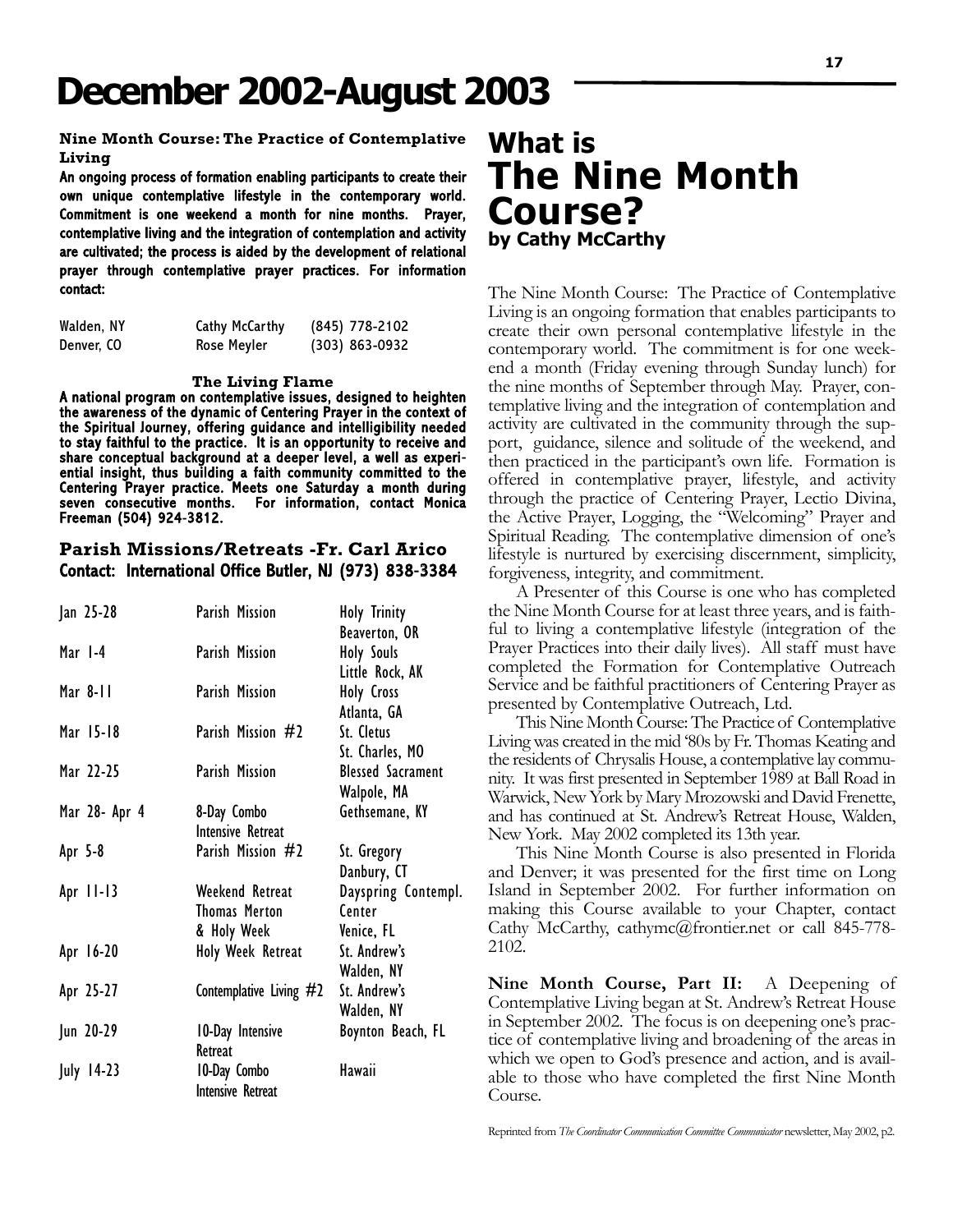## **C.O. Regional Contacts**

#### **USA**

AK Anchorage Kess Frey 907-338-2894 AZ Tempe Jeanne Lashinske 480-423-1645 CA Pleasanton Richard Wilder<br>CA Sacramento Liberty Kovacs CA San Francisco Mark Lodico 415-252-1667 CO Carbondale Rosy Fernandez<br>CO Clifton Pat Becker CO Loveland Laura Campbell<br>CO Montrose Nick Cole CO Snowmass Bonnie Shimizu<br>CT Greenwich Pat Castellano FL Boynton Beach Zoila Diaz 561-732-4424 FL Mount Dora Helen Williamson<br>FL Orlando Basha Perez GA Atlanta Roseanne Havird 678-796-9158 IA Iowa City Mary Merkel-Hess 319-338-9128 IN Greenwood Laurel Simon 317-887-0462 KY Melbourne Nancy McLaughlin 859-441-0679

Fr. Thomas Weiss 907-789-2648<br>Aloysius Golden 205-592-3930 AL Birmingham Aloysius Golden 205-592-3930 AL Birmingham Caroline Humphreys 205-979-1159 AL Cullman Sr. Mary McGehee 256-736-5820 AR North Little Rock R. Scott Ogilby 501-835-2359 AZ Scottsdale Denise Caldwell 480-970-6428 AZ Tucson Frank Tuoti 520-749-3443 CA Encino Sr. Linda Snow 818-784-4515 Eureka Ken Meece 107-269-4245<br>Rev. Paul Lawson 110-376-8989 CA Hermosa Beach Rev. Paul Lawson 310-376-8989<br>CA Long Beach Barbara Brown-Thompson 562-433-7901 Barbara Brown-Thompson 562-433-7901<br>Sr. Catherine Bazar 626-685-8559 CA Los Angeles Sr. Catherine Bazar 626-685-8559 CA Marina Del Rey Marie Howard 310-823-5863 CA Orange David Hoover 714-744-3175x4403 CA Sacramento Liberty Kovacs 916-452-0483 CA San Diego Fr. Justin Langille 619-226-6000 CA San Francisco Mary English 415-282-8076 CA San Gabriel Rev. James Clark 626-282-5147 CA San Jose Jean Ramacciotti 650-326-5256 CO Breckenridge Jim Bernlohr 970-453-6003 CO Boulder Barbara Hayden 303-494-2845 CO Clifton Pat Becker 970-434-8650 CO Colorado Springs David Salamon 719-475-7011 CO Colorado Springs Sr. Anne Stedman 719-473-6184 CO Denver The Rev. David Morgan 303-832-7309<br>CO Denver The Sr. Bernadette Teasdale 303-698-7729 CO Denver Sr. Bernadette Teasdale 303-698-7729 CO Denver John Congdon 303-355-1731 CO Fort Collins Rosemary Kisling 970-225-6359 CO Montrose Nick Cole 970-249-7355 CT Greenwich Pat Castellano 203-531-6528 DC Washington Laurel LaCivita 202-398-6728 FL Altamonte Springs Ilse Reissner 407-767-8271 FL Anna Maria Robert Fasulo 941-778-3091 Mary Anne Wagner 561-642-1872<br>Toila Diaz 561-732-4424 FL Bradenton Janet Gallagher 941-795-3991 FL Cocoa Adalberto Henriquez 321-631-8040 FL Miami Barbara Rietberg 305-386-7507 FL Orlando Basha Perez 407-869-0781 FL Satellite Beach Rosemary Van Pelt 321-777-3389 FL St Petersburg Marjorie & John Rafftery 727-345-7908 FL Venice Mimi & Terry Reilly 941-484-9543 HI Honolulu Susan Thornett 808-262-7487 HI Honolulu Dr.Cathie Jordan 808-988-7265 IA Clarksville Rev. David Walters 319-278-4224 IA Des Moines Rev Dan Krettek 515-282-4839 IA Fairfield Rev Stephen Page 515-472-3179 IA Long Grove Lolita Dierickx 319-285-7242 IA Waterloo Jean Neibauer 319-233-4348 IL Chicago Rev. Ted Curtis 312-922-1426 IL Chicago (Southern) George Cairns 773-752-5757x235 IL Chicago (NW Suburbs) Margie Tomlinson 847-391-0997 IL Chicago (Far Western Suburbs)Sr. Benita Jasurda 630-969-7040 IL Chicago (Asian Communities) Patrick Uhm 847-676-0200 IL Moline Sr. Audrey Cleary 319-333-6189 IL Oak Park Fr. Joseph Ruiz 708-848-4417 IL Peoria Sr. Catherine Cleary 309-693-7063 IL Springfield Sr. Helen Horne 217-787-0481 IN Beverly Shores (Northern IN)George Cairns 219-878-9781 IN Ferdinand Sr. Kristine Harpeneau 800-880-2777x290 KS Wichita Dan Rensel 316-838-4751 KY New Haven Jean Johnson 502-549-3122 LA Baton Rouge Monica Freeman 225-924-3812 Sr. Fionnuala Quinn

LA New Orleans Ed & Vivian Michals 504-944-4000 MA Rockport Robert Hope 978-546-6044 MA West Chatham Kathleen Rhinesmith 508-945-5092 MD Potomac Guy & Dana Semmes 301-983-1857 MN Mendota Heights Yong Chin Denn 651-306-0348 MO Nixa Gary Johnson 417-724-9598 MO St. Louis Mathew Flatley<br>1914 MO St. Louis Mo Renee Bennett MS Jackson Sr. Therese Jacobs 601-981-3567 NC Hendersonville Joe Lancaster<br>NC Cary John Kelsey NJ Bayonne Therese Saulnier 201-436-8256 NY Buffalo Msgr. David Gallivan<br>NY East Meadow Anne Mazza NY Hartsdale Thomas Skinner<br>NY Manhattan James Marsh NY Manhattan Tony Russo 212-285-1296 NY Orchard Park Br. John Crocker<br>NY Port Chester 10-65 - Joseph Zepf NY Walden Cathy McCarthy 845-778-2102 NY Whitestone Fr. Robert Cheesman 718-321-1096 PA Altoona Rev. Mark Begley 814-942-5503 PA Frenchville Sr. Therese Dush 814-263-4855

LA Lake Charles Barbara Tomme 337-855-4239 MA Amherst Connie Daniel 413-256-1369 MA Boxborough Kathleen Long 978-263-1319 MA Lowell Fr. William Sheehan 978-454-0039 MA Taunton Ethel Fraga 508-822-2410 MD Annapolis Carol Leach 410-263-1752 MD Germantown Ronald Barnett 301-540-2693 ME Waldoboro Adele Millette 207-832-6263 MI Adrian Carol DiMarcello 517-263-0828 MI Detroit Fr. Ken McKenna 517-592-8218 MI Grand Rapids David Muyskens 616-452-2234 MI Grosse Pt<sup>.</sup> Bernadette Thibodeau <br>MI Haslett Bella Mody MI Haslett Bella Mody 517-339-1647 MI Saginaw Nan Spence 989-791-7079 MN Chasset Nicholas Eltgroth 218-328-6396 MN Duluth Meridith Schifsky 218-525-9363 MN Staples Carol Weber 281-894-3631 MN St Joseph Sr. Katherine Howard 320-363-7187 MN St. Paul Sr. Virginia Matter 651-777-7251 MO St. Louis Susan Komis 888-350-5088 MO St. Louis Renee Bennett 314-918-8288 MS Topelo Allen Cooley 662-377-2854 MT Missoula Jean Woessner 406-721-3540 NC Cary John Kelsey 919-467-0045 NC Chapel Hill Jim Biggins 919-969-9604 NC Raleigh Karen Hoffman 919-832-5316 NC Winston-Salem Joan Ricci Hurst 336-765-0865 NE Gering Joe & Pat Masek 308-436-8215 NE Omaha Sharon Anderson 402-346-8429 NE Omaha Eleanore McNulty 402-333-3819 NH Manchester Sr. Maryann Laughlin 603-627-9493 NJ Medford Doris Curley 609-654-3417 NJ Rancocas Sr. Marcy Springer 609-877-0509 NM Albuquerque Sr. Amata Dawson 505-877-4211 NM Sante Fe Susan Rush 505-466-4527 NY Albany Bruce Gardiner 518-325-5546 NY Brooklyn Dr. William Fredrickson 718-499-7366 NY Buffalo Sr. Dorothy Feltz 716-895-2591 NY East Meadow Anne Mazza 516-794-8233 NY Franklin Square Barbara Sullivan 516-481-0472 NY Manhattan James Marsh 718-335-7056 NY Mt. Tremper Ann Gallagher 845-338-1829 NY New Rochelle Elena Green 845-235-0313 NY Port Chester Joseph Zepf 845-937-2168 NY Rochester Marilyn Catherine 585-328-9369 NY Warwick Susan Supak 845-986-4975 NY Yonkers Diane Harkin 914-423-4888 OH Cincinnati Susan Tew 513-871-8270 OH Cleveland Kay Powers 216-932-8911 OH Cleveland Fr. William Fickel 440-442-3411<br>OH Cleveland Barbara Grants 216-341-5722 OH Cleveland Barbara Grants 216-341-5722 OH Waynesville Gerry McLaughlin 513-897-4012 OR Ashland Rev Jack & Bev Gorsuch 541-552-1974 OR Beaverton Virginia Graham 503-645-3448 PA Erie Mary Dwyer 814-838-6469 PA Erie Sr. Rita Panciera 814-456-1802 PA Gibsonia Mark Nowak 724-625-6474 Sr. Margaret Ann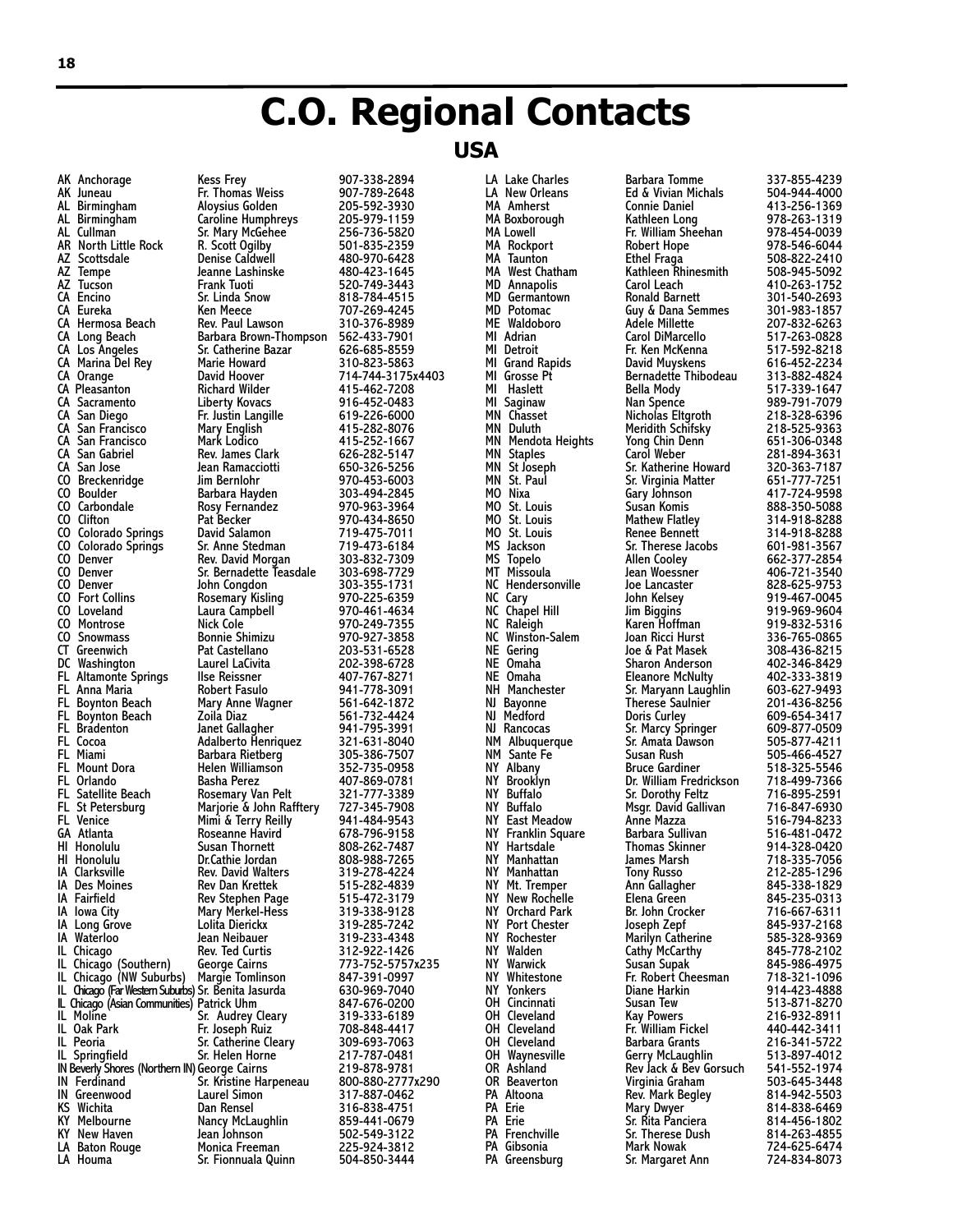## **USA Contacts Continued**

|    | <b>PA</b> Lancaster                     | Elise Kandel                 | 717-290-7889 |
|----|-----------------------------------------|------------------------------|--------------|
|    | PA Philadelphia                         | Sr. Margaret Gradl           | 610-644-1152 |
|    | PA Pittsburgh                           | Jeane Kish                   | 412-279-9505 |
|    | SC Charleston                           | Norma Pacenta                | 843-881-4018 |
|    | SC Greenville                           | Judy Lineback                | 864-246-3973 |
| SD | Rapid City                              | <b>Sr. Marmion Howe</b>      | 605-343-2688 |
|    | TN Chattanooga                          | Rev. Margaret Mullen         | 865-877-2428 |
|    | TN Jackson                              | Norma Moore                  | 731-661-0138 |
|    | <b>TN Knoxville</b>                     | Fr. Terry Ryan               | 865-523-7931 |
|    | <b>TN Memphis</b>                       | Sr. Joann Mascari            | 901-274-2914 |
|    | <b>TN</b> Nashville                     | Carol Wray                   | 615-373-0613 |
|    | TN Pulaski                              | Sr. Jean Tavin               | 931-363-5776 |
|    | TN Sewanee                              | <b>Tom Ward</b>              | 931-598-5088 |
|    | <b>TX</b> Austin                        | Tim & Barbara Cook           | 512-347-9673 |
|    | <b>TX</b> Austin                        | Sylvia Wedward               | 512-459-6122 |
|    | <b>TX</b> Austin                        | Douglas Sanders              | 512-328-7058 |
|    | TX Dallas Area                          | Sandra Guancial              | 972-771-0173 |
|    | TX Fredericksburg                       | Tim Koock                    | 830-997-9728 |
|    | <b>TX</b> Houston                       | Fred Eckart Jr.              | 888-526-9186 |
|    | TX North Richland Hills Darlene Sullano |                              | 817-498-6793 |
|    | TX San Antonio                          | Rev. Homer Bain              | 210-616-0885 |
|    | UT Salt Lake City                       | Theresa Brown Bell           | 801-596-8902 |
|    | <b>VA Charlottesville</b>               | Jody Blatz                   | 804-973-9590 |
|    | VA Fairfax                              | <b>David Fried</b>           | 703-280-2345 |
|    | <b>VA Richmond</b>                      | April Swofford               | 804-648-7678 |
|    | VA Roanoke                              | Rev. John Runkle             | 540-343-0159 |
|    | WA Sammamish                            | <b>Ruth Dundon</b>           | 425-427-9290 |
|    | <b>WA Seattle</b>                       | <b>Barbara Huston</b>        | 206-282-9076 |
|    | <b>WA Seattle</b>                       | <b>Paul Peterhans</b>        | 206-329-6182 |
|    | WA Spokane                              | Gary & Lynnette Meisen-Vehrs | 509-325-1909 |
|    | WI Milwaukee                            | Sr. Kathryn Ann Kobelinski   | 414-282-7310 |
|    | <b>WI Milwaukee</b>                     | Barbara Prendergast          | 414-964-1268 |
|    | WY Alta                                 | Rev. Sandy Casey-Martus      | 307-353-8100 |
|    | WY Cheyenne                             | <b>Shelley Adams</b>         | 307-635-1922 |
|    | WY Cheyenne                             | Sr. Therese Steiner          | 307-778-8778 |

## **Spanish Outreach**

#### **United States**

|                              | CA, San Francisco Cristóbal Padrón | 415-759-0943             |                                                       |
|------------------------------|------------------------------------|--------------------------|-------------------------------------------------------|
| FL, Cocoa                    |                                    |                          | Adalberto Henriquez 321-631-8040 adahenri@ipninet.com |
| FL, Miami                    | Carmen Sánchez                     | 305-661-6966             | extcont@aol.com                                       |
| FL, Orlando                  | Ilse Reissner                      |                          | 407-767-7567 ireissner@prodigy.net                    |
| GA, Atlanta                  | Teri Gagnier                       |                          | 404-321-7385 t-t@mindspring.com                       |
| OR, Portland                 | Hilda Smith                        | 503-639-6664             |                                                       |
| TX, Dickinson Angeles Diaz   |                                    | 281-337-1312 diaz@wt.net |                                                       |
|                              | TX, San Antonio Homer A. Bain      |                          | 210-616-0885 hbain@ecrh.org                           |
| WI, Milwaukee Fr. D. Shields |                                    |                          | 414-224-7565 casaromero@core.com                      |
|                              |                                    |                          |                                                       |

### **Dominican Republic**

| Santo Domingo Isabel Merion-Landais 809-482-1710 |                                  |
|--------------------------------------------------|----------------------------------|
|                                                  | Casaora.centrante@codetel.net.do |
| Santo Domingo Vicky Brache de Acra 809-562-2214  |                                  |
|                                                  |                                  |

#### **El Salvador**

San Salvador Leila Membreño 503-263-3402 baires@yahoo.com

#### **Méjico**

Méjico City Judith Bernal Amodio 527-271-1703 Pelusa-ju@hotmail.com Merida/Yucatan Fr. John Martin 52-999-984-0667 jpmo@sureste.com

#### **Nicaragua**

Managua Aida M. Herdocia 505-266-5224 Herdocia@ibw.com.ni

#### **Puerto Rico**

San Juan Marilú Asón 787-753-0758 Mariluason@aol.com

#### **OUTSIDE THE UNITED STATES**

| <b>AUSTRALIA</b>             |                                              |                                          |  |  |  |  |  |
|------------------------------|----------------------------------------------|------------------------------------------|--|--|--|--|--|
| Claremont                    | Fr. Douglas Conlan                           | 61-8-9389-7542                           |  |  |  |  |  |
| <b>BAHAMAS</b>               |                                              |                                          |  |  |  |  |  |
| Nassau                       | Sr. Annie Thompson                           | 242-323-5517                             |  |  |  |  |  |
|                              | <b>BRAZIL</b><br>Belo Horizonte-Minas Gerais |                                          |  |  |  |  |  |
|                              | Jandira Soares Pimentel                      | 0115531-3378-7624                        |  |  |  |  |  |
| CANADA                       |                                              |                                          |  |  |  |  |  |
| Alberta                      | Robert Sevigny                               | 780-469-4375                             |  |  |  |  |  |
| Toronto, Ontario<br>Winnipeg | Carolyn Gratton<br>Sr Catherine Labinowich   | 416-922-6451<br>204-338-4601             |  |  |  |  |  |
| <b>ENGLAND</b>               |                                              |                                          |  |  |  |  |  |
| Isle of Wight                | lan Wilson                                   | 011-44-1983-529659                       |  |  |  |  |  |
| Nr Preston<br>Preston        | Pat & Joe Finn<br>Mrs. Elizabeth Smith       | 011-44-1772-813421<br>011-44-1772-629520 |  |  |  |  |  |
| Sheffield                    | Sylvia Jones                                 | 0-114-2886885                            |  |  |  |  |  |
| W. Yorkshire                 | Ann O'Donnell                                | 011-44-113-226-1396                      |  |  |  |  |  |
| GUAM                         |                                              |                                          |  |  |  |  |  |
| Dededo                       | Sr. Bernadette Marie Leon Guerrero           | 671-632-2384                             |  |  |  |  |  |
| <b>IRELAND</b>               |                                              |                                          |  |  |  |  |  |
| Wexford<br>Wexford           | Fr. Tom Dalton<br>Sr. M. Dolores             | 011-35-353-22055<br>011-35-354-66634     |  |  |  |  |  |
| Wexford                      | Sr. Ita Miller                               | 011-35-353-33580                         |  |  |  |  |  |
| Wexford                      | Seamus Larkin<br>Helen O'Sullivan            | 011-353-54-33383<br>011-353-54-66868     |  |  |  |  |  |
| Wexford<br><b>ITALY</b>      |                                              |                                          |  |  |  |  |  |
| Rome                         | Joseph Chalmers                              | 011-39-0646201833                        |  |  |  |  |  |
| <b>NORTHERN IRELAND</b>      |                                              |                                          |  |  |  |  |  |
| Strabane, Co.                | Fr. Declan Boland                            | 011-44-028-7188293                       |  |  |  |  |  |
| <b>Tyrone</b>                |                                              |                                          |  |  |  |  |  |
| MALAYSIA<br>Kula Lumpur      | Lawrence Wong                                | 6-03-2096-2549                           |  |  |  |  |  |
| <b>NETHERLANDS</b>           |                                              |                                          |  |  |  |  |  |
| Appingedam                   | Sr. Ange van der Pers                        | 011-31-59-662-3631                       |  |  |  |  |  |
| Diemen                       | Anneke Smit                                  | 011-31-20-416-0233                       |  |  |  |  |  |
| Dwingeloo<br>Heemstede       | Ernst van Gulik<br>Joan Heldring             | 011-31-521-522103<br>011-31-23-528-8217  |  |  |  |  |  |
| Lelystad                     | Kees Sybrandi                                | 011-31-320-252416                        |  |  |  |  |  |
| Stadskanaal                  | Jorg Buller                                  | 011-31-118617804                         |  |  |  |  |  |
| Tytsjerk<br>Veendam          | Joke Van Doorn<br>Dick Van Vliet             | 011-31-511-432787<br>011-31-598-622731   |  |  |  |  |  |
| <b>PHILIPPINES</b>           |                                              |                                          |  |  |  |  |  |
| Makati MM                    | Grace Padilla                                | 011-632-810-9573                         |  |  |  |  |  |
| Makati                       | Lita Salinas                                 | 011-632-810-8825                         |  |  |  |  |  |
| Makati City                  | <b>Tess Colayco</b>                          | 011-632-817-9499                         |  |  |  |  |  |
| <b>SINGAPORE</b><br>Perindu  | Cecilia Ee                                   | 011-65-241-2663                          |  |  |  |  |  |
| SOUTH AFRICA                 |                                              |                                          |  |  |  |  |  |
| <b>Bellville</b>             | Sylvia & Don Collier                         | 011-27-21-913-4576                       |  |  |  |  |  |
| Durban<br>Durban             | Norman McNally                               | 011-27-31-201-5278                       |  |  |  |  |  |
| Empangeni                    | <b>Winnie Young</b><br>Erica Edwards         | 011-27-31-202-2163<br>011-27-35-772-1338 |  |  |  |  |  |
| Grahamstown                  | <b>Wendy Sweetman</b>                        | 011-27-46-636-1002                       |  |  |  |  |  |
| <b>Hercules</b>              | Sr. Francis Grogan                           | 011-27-12-379-8559                       |  |  |  |  |  |
| Johannesburg<br>Kommetjie    | <b>August Donovan</b><br>Urs Geiges          | 011-27-11-477-4082<br>011-27-21-783-4879 |  |  |  |  |  |
| Menlo Park                   | Peggy Pilliner                               | 011-27-12-460-4322                       |  |  |  |  |  |
| Pinelands                    | <b>Brian Podesta</b>                         | 011-27-21-531-9114                       |  |  |  |  |  |
| Pinetown<br>SOUTH KOREA      | Denise Allen                                 | 011-27-31-702-5990                       |  |  |  |  |  |
| Seoul                        | Sr. Marie David Choi                         | 011-822-923-3547                         |  |  |  |  |  |
| <b>SPAIN</b>                 |                                              |                                          |  |  |  |  |  |
| Gran Canaria                 | Patricia Roberts                             | 34-928-466822                            |  |  |  |  |  |
| <b>SWITZERLAND</b>           |                                              |                                          |  |  |  |  |  |
| Geneva<br>Venezuela          | Charles Christophi                           | 011-41-22-707-0830                       |  |  |  |  |  |
| Barquisimeto                 | P. Antonio Estevez, CM                       | 011-58-251-253-0454                      |  |  |  |  |  |
| Caracas                      | Sor Yolanda Zambrana, HC                     | 011-58-212-623-3854                      |  |  |  |  |  |